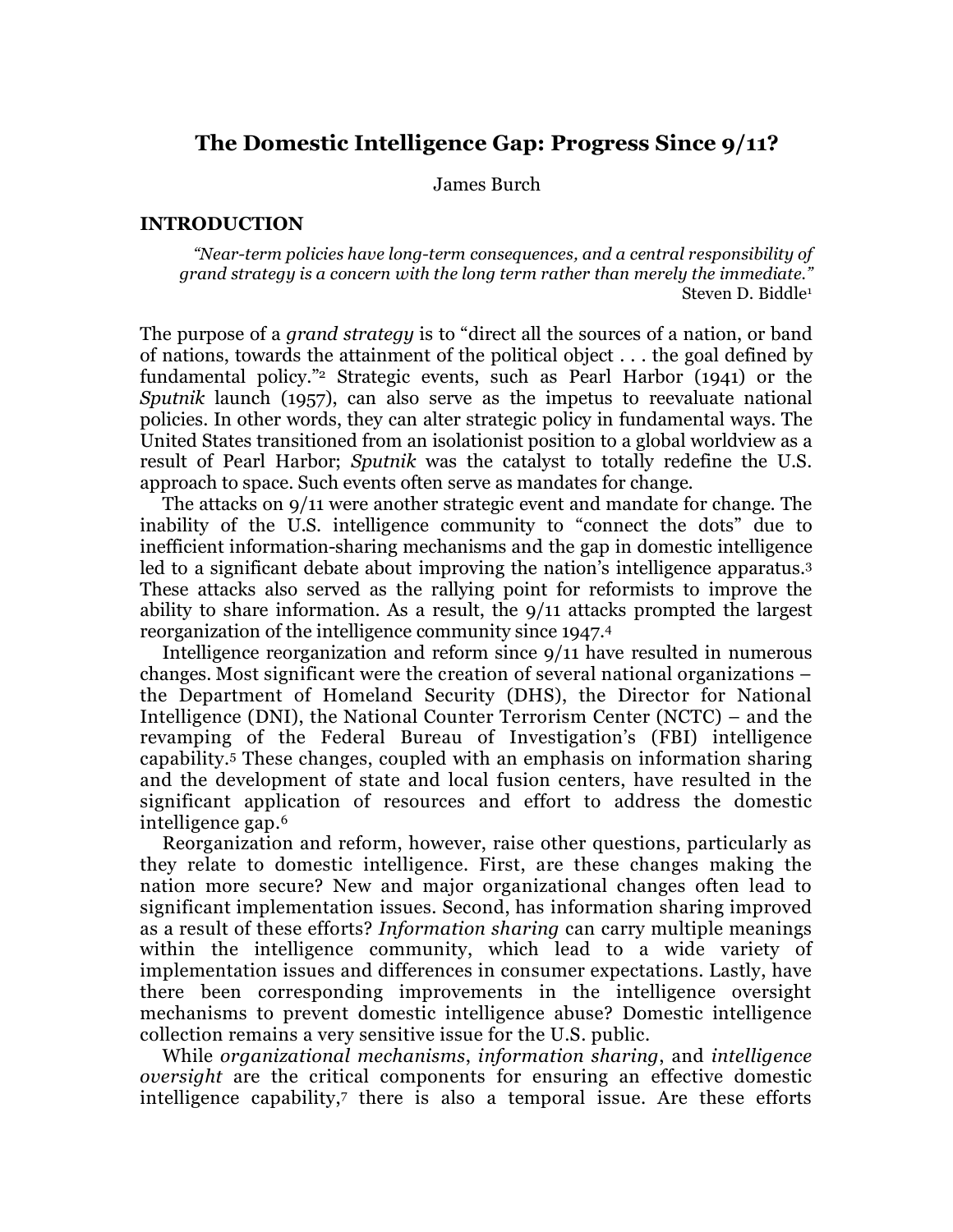transforming the intelligence community over time to reach an envisioned goal? In other words, is the community meeting its projected milestones while progressing towards a well understood objective? *Transformation* is another term that can frequently be misinterpreted and is often equated with implementing technological change. For purposes of this inquiry, the question is whether the domestic intelligence community is transforming by reorganizing itself optimally, developing improved processes and implementing cutting-edge technological solutions?8 In this case, *organizational approaches*, *process development,* and *technology* within the context of an envisioned outcome would constitute the elements of transformation.



**Figure 1: Transformation Framework**

Examining the critical elements of domestic intelligence – organizational mechanisms, information sharing, and intelligence oversight – within the context of transformation will lead to a determination of what has been accomplished since 9/11. It will also lead to identifying key issues, gaps, and implementation obstacles. Lastly, an examination of these elements within the larger context of transformation can result in better determining the long-term effects of present policies and whether these policies are on target to eliminate the domestic intelligence gap and realize the envisioned end state for domestic intelligence.

### **THE COLD WAR: CENTRALIZED APPROACH TO INTELLIGENCE (1947-1992)**

*America today, as never before in time of peace, is vulnerable to sudden and possibly devastating attack. To meet an initial attack, there are no sure military weapons of defense and it may well be that our best protection lies in adequate knowledge of the character and timing of the danger.* Intelligence Survey Group (1949)9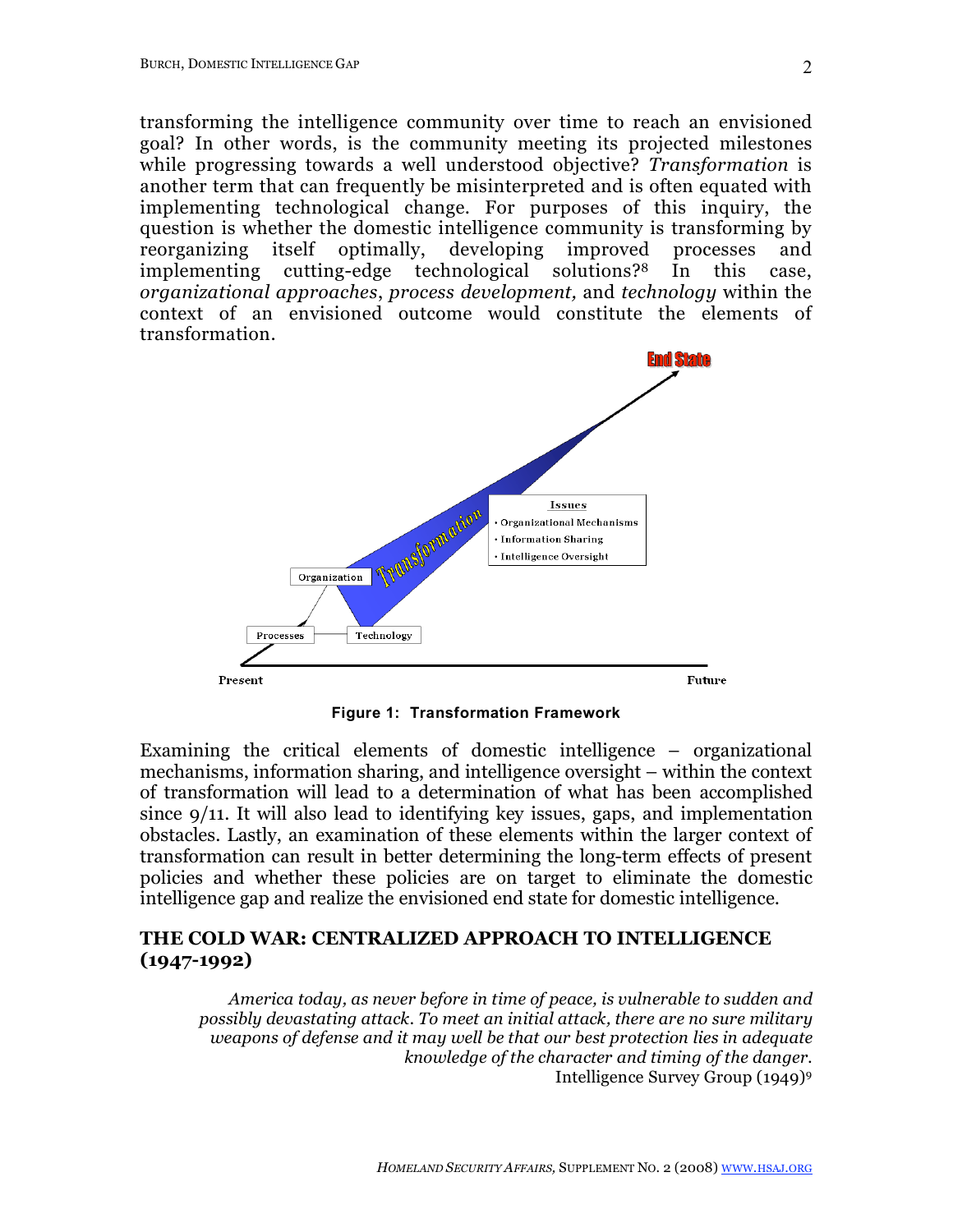To better understand the present challenges of implementing a domestic intelligence capability, it is important to note that many of today's issues are well grounded in the past. In essence, the issues of organizing, sharing information, and implementing effective intelligence-oversight mechanisms are the same issues that policy-makers have faced since the establishment of the peacetime intelligence apparatus.

The start of the Cold War represented a strategic event and mandate for structuring the U.S. intelligence community. The establishment of a standing intelligence apparatus was effected by the passage of the *National Security Act of 1947*. This act established the Central Intelligence Agency (CIA), unified the military departments under the new Department of Defense (DoD), and created the National Security Council (NSC) structure. The prevalent view at the time was that a centralized intelligence network headed by the CIA – whose director would also act as the Director of Central Intelligence (DCI) – would ensure information sharing and optimize efficiencies.10 Despite the establishment of this model, organizational challenges, the development of information sharing mechanisms, and oversight concerns became significant policy issues for decision-makers.

### **Organization**

Numerous commissions and studies have been chartered since 1947 to examine the role and organization of intelligence agencies. Since its inception, the authority of the DCI to orchestrate intelligence policy and actions has been limited in large part by organizational friction from other departmental intelligence agencies, most notably the Department of State (DoS) and the DoD.11 The Intelligence Survey Group (1948-1949), an early body charged with assessing the intelligence community, found that the CIA has very little, if any, explicit authority to coordinate national intelligence activities.12 Efforts to enhance the DCI's ability to manage the intelligence community, by creating the Intelligence Community Staff (ICS) in 1972,<sup>13</sup> were largely offset by the tremendous growth of other intelligence agencies and the technological complexities in collecting and processing intelligence.14

Other organizational issues manifested themselves and have proved to be enduring – analytic capacity, duplication of effort, and over-classification of intelligence products. The First Hoover Commission (1949) identified serious shortfalls in analytic capacity, particularly for dealing with specialized topics such as scientific, medical, chemical, biological, and nuclear intelligence.15 The Intelligence Survey Group also identified critical shortfalls in maintaining qualified personnel to meet the new challenges of the Cold War.16 The challenges of maintaining and developing intelligence competencies were further highlighted in the Schlesinger Report (1971) and the Church Commission  $(1976)$ ,<sup>17</sup> thirty years after this was identified as an issue.

Duplication of effort was another early organizational challenge. Concerned with matters of efficiency, the Intelligence Survey Group found "the amount of undesirable duplication among intelligence agencies is considerable and the absence of coordinated intelligence collection and production is serious."18 Excessive duplication continued to plague the intelligence community as organizational and technological complexity increased.19 Conversely, the need for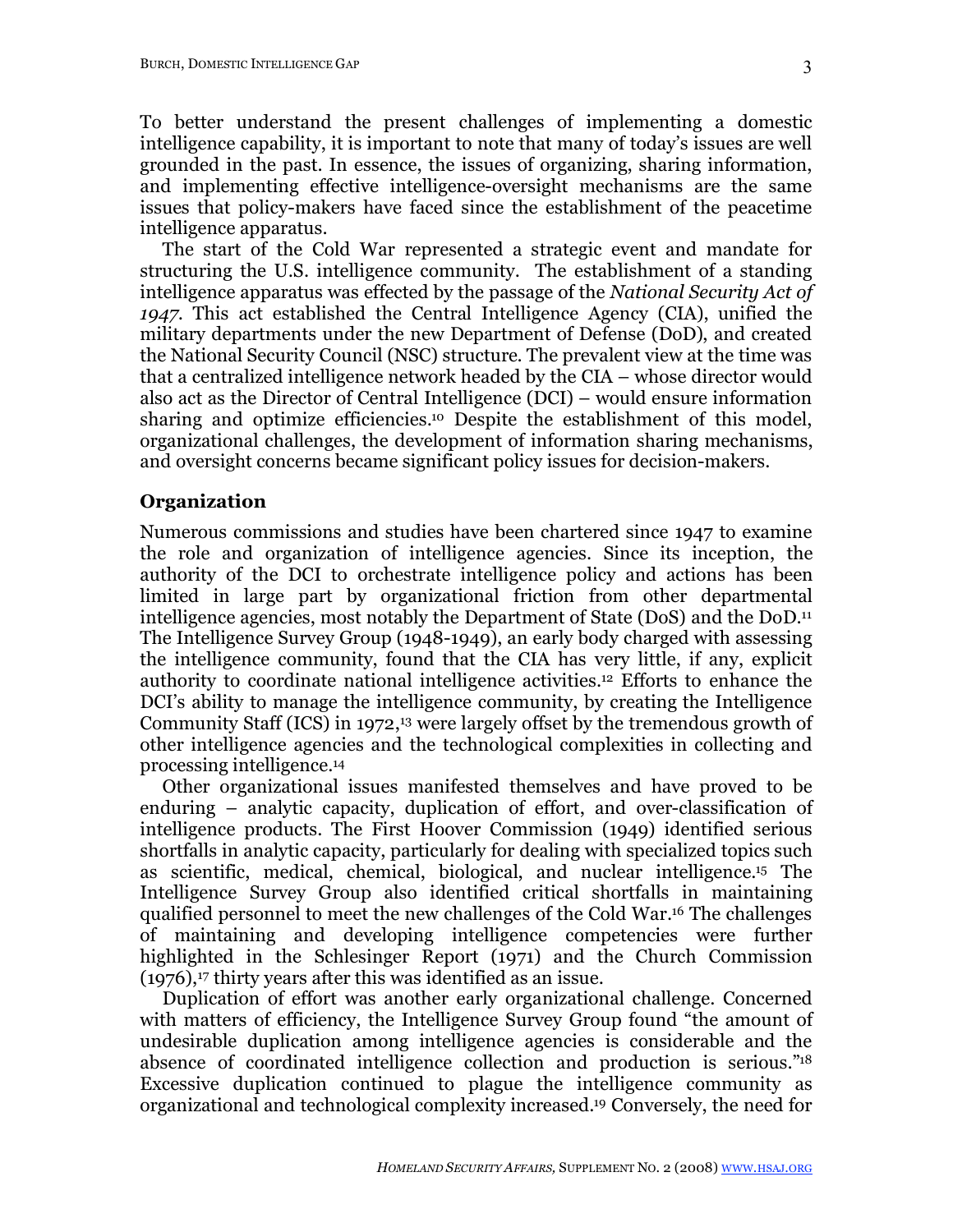developing and incorporating opposing analytic alternatives and differing pointsof-view was not overlooked.20 Reconciling excessive duplication and the need for opposing alternatives, however, was never addressed satisfactorily.

Over-classification – a present day issue – was also a subject of early contention. The Doolittle Report (1954) identified the tendency of intelligence agencies to over-classify their products.21 Although the need for safeguarding intelligence through compartmentalization is and was necessary – particularly during the Cold War – over-classification places an excessive level of control on the distribution of intelligence. Agencies were likely to carefully guard their sources, methods, and data by furnishing only finished intelligence products. The resultant effect was to solidify the organizational control of primary data and provide finished intelligence via cumbersome handling caveats and processes. While technological solutions were more limited during this period, the lack of joint planning and an inability to develop common data standards and templates resulted in stovepiped systems and increased complexity.

#### **Information Sharing**

Shortfalls in information sharing and cooperation also manifested soon after the enactment of the *National Security Act*. With regard to domestic intelligence, the Intelligence Survey Group identified reluctance on the part of the FBI to attend interagency committee meetings.22 The Second Hoover Commission (1955) also called for increased collaboration and sharing of information between the CIA and FBI on counterespionage activities.23

Information sharing and cooperation became increasingly difficult as organizational complexity, duplication of effort, and limitations on the DCI's span of control over intelligence activities increased. In large part, the Schlesinger Report attributed shortfalls in information sharing and cooperation to increased complexity, duplication, and poor joint-planning mechanisms.24 The control of primary data and poor dissemination methods also contributed to these shortfalls. Competition between the CIA and other cabinet departments further compounded information sharing efforts. The Schlesinger Report concluded by recommending the establishment of a DNI to bring more coherence to the intelligence community.25 The idea of a DNI would continue to gain momentum with other commission recommendations and studies.<sup>26</sup>

### **Intelligence Oversight**

Although intelligence oversight issues did not gain public exposure until the 1970s, the ability to conduct oversight within a free society was of initial concern to senior intelligence decision-makers. The Intelligence Survey Group opined:

It is all very well for a group with no responsibilities or authority to state that both Congress and the Bureau of the Budget [precursor to the Office of Management and Budget] must understand that the Central Intelligence Agency must be given, in effect, a blank check and a free hand. In practice, the Central Intelligence Agency must justify its demands with some reason and logic . . . .<sup>27</sup>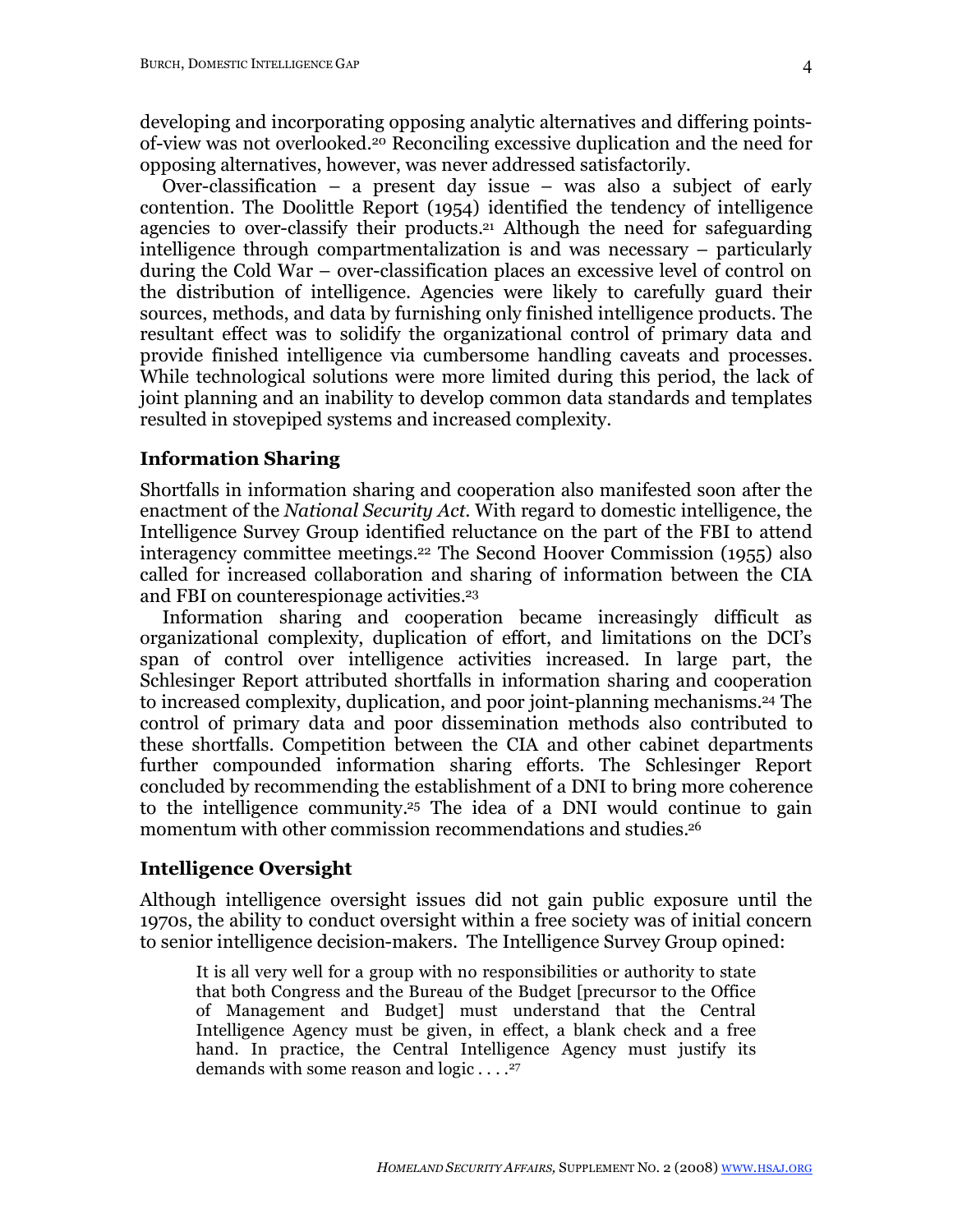Concerns over intelligence oversight were so fundamental that the first proposal to create a Joint Senate and House Committee on Intelligence (JCI) occurred in 1948 – one year after the passage of the *National Security Act*. <sup>28</sup> A joint committee, consisting of senators and congressman, has been cited repeatedly as a model to streamline legislative oversight, better safeguard intelligence, and consolidate congressional jurisdiction to better focus oversight.29 The rapid expansion of the intelligence community in the 1950s, both in terms of organizational and technological complexity, resulted in continued calls for the establishment of Congressional oversight mechanisms. <sup>30</sup> President Eisenhower established the precursor to the Presidential Foreign Intelligence Advisory Board (PFIAB) in 1956, to institute executive oversight mechanisms and largely as a measure to preempt further congressional inquiries into intelligence activities.31

The U.S. political environment changed drastically in the 1960s. Several intelligence agencies became more involved in domestic intelligence and surveillance activities as a result of the concerns over communist involvement in the civil rights movement and increasing opposition to the Vietnam War. The lack of strong and established oversight mechanisms resulted in several abuses, such as the infiltration of the CIA into student groups.32 Several studies and commissions were enacted in the 1970s as a result of these abuses. Although not the result of an intelligence agency, Watergate further increased concerns over domestic surveillance. As a result, the Murphy and Rockefeller Commissions (1975) recommended the strengthening of the PFIAB and executive oversight mechanisms.33 The Congressional Church and Pike Commissions, however, dramatically limited the involvement of intelligence agencies in domestic affairs and law enforcement.34 These congressional inquiries also led to the establishment of congressional committees on intelligence in the House and Senate35 and the passage of the *Foreign Intelligence Surveillance Act (FISA) of 1978* to provide a framework for establishing procedures for the surveillance of U.S. persons linked to foreign intelligence threats.

#### **Conclusion**

The centralized intelligence network model enacted by the *National Security Act* laid the foundation and structure for the intelligence community for the duration of the Cold War. Although nominally headed by the CIA, increases in the number of organizations, their autonomy, and the proliferation of technical collection systems increased organizational complexity. Despite the creation of the ICS – the precursor to the DCI's Community Management Staff – the ability of the DCI to manage the intelligence community lessened as the span of control over various intelligence activities diminished and competition from other departments increased.

Other enduring issues, such as quality of personnel, duplication of effort, overclassification, and questions on intelligence oversight also affected the community. A consistent theme throughout these studies was the need for maintaining and improving the quality of analysis in an increasingly complex intelligence environment. Duplication of effort, as a result of increased complexity and competition, resulted in the poor management of intelligence resources. Additionally, the need to balance the minimization of duplication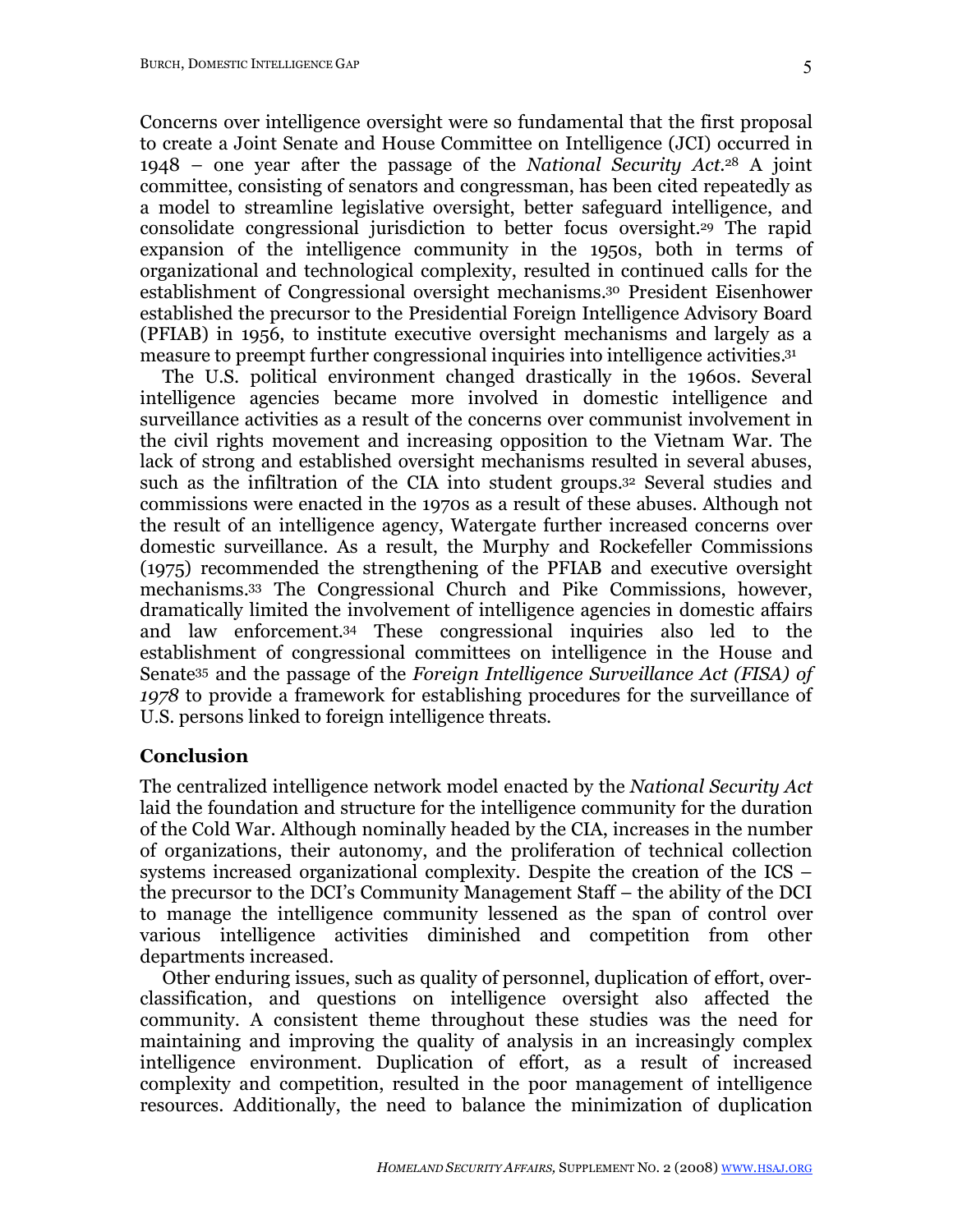while incorporating opposing alternatives was not satisfied. Over-classification of intelligence products led to an increasingly cumbersome dissemination process, which further inhibited the sharing of intelligence. Lastly, domestic intelligence abuses resulted in the establishment of congressional oversight mechanisms. The unintended consequence, however, was the establishment of the "wall" between intelligence and law enforcement activities.

### **POST COLD WAR: OPPORTUNITY FOR TRANSFORMATION (1992-2001)**

*We must avoid the costly mistake of 1919, 1945, 1953, and 1975 in thinking that we can disengage from the world or that we can or should quickly disarm ourselves or weaken our national security institutions.* Robert M. Gates36

The ending of the Cold War and the diminished threat of a confrontation between super powers represented another strategic event and mandate for change. In this case, an intelligence apparatus largely designed and constructed to combat the Soviet Union now faced a different future – an opportunity to redefine itself and better focus on emerging targets. Several persistent intelligence paradigms had changed as well. First, strategic and tactical intelligence became obscured.37 National intelligence systems were brought to bear on a large scale during the First Gulf War and tactical events on the ground took on significant strategic implications. Second, despite the lack of a peer super power, other intelligence needs quickly became apparent – international crime, weapons proliferation, and terrorism.38 These issues, transnational and transborder in nature, required different and collaborative intelligence approaches. Lastly, the 1990s saw a proliferation of telecommunication technologies. Once contained within the purview of governmental and intelligence agencies, the increasing proliferation of telecommunications technology in the private industry and greater individual use of personal communications had significant implications to organizational and information sharing approaches. These developments would also result in profound changes to intelligence consumer expectations.

### **Organization**

Numerous studies aimed at reforming the intelligence community were also conducted during this period. The intent of the *Intelligence Reorganization Act of 1992* was to eliminate duplication and waste while improving efficiency.39 Better known as the Boren-McCurdy legislation, the bill proposed the establishment of a DNI along with reorganizing intelligence agencies according to function – an agency for analysis, others for human intelligence, signals intelligence, and imagery intelligence collection.40 This bill did not pass, due to significant opposition from the DoD and the lessons learned from the use of national intelligence systems during the First Gulf War.41

Ironically, the question of whether a centralized intelligence network model was ideally suited to meet different problem sets – such as narcotics, crime, and terrorism – was never approached. The emphasis on streamlining, consolidating, and downsizing implied that the current organizational architecture was suited to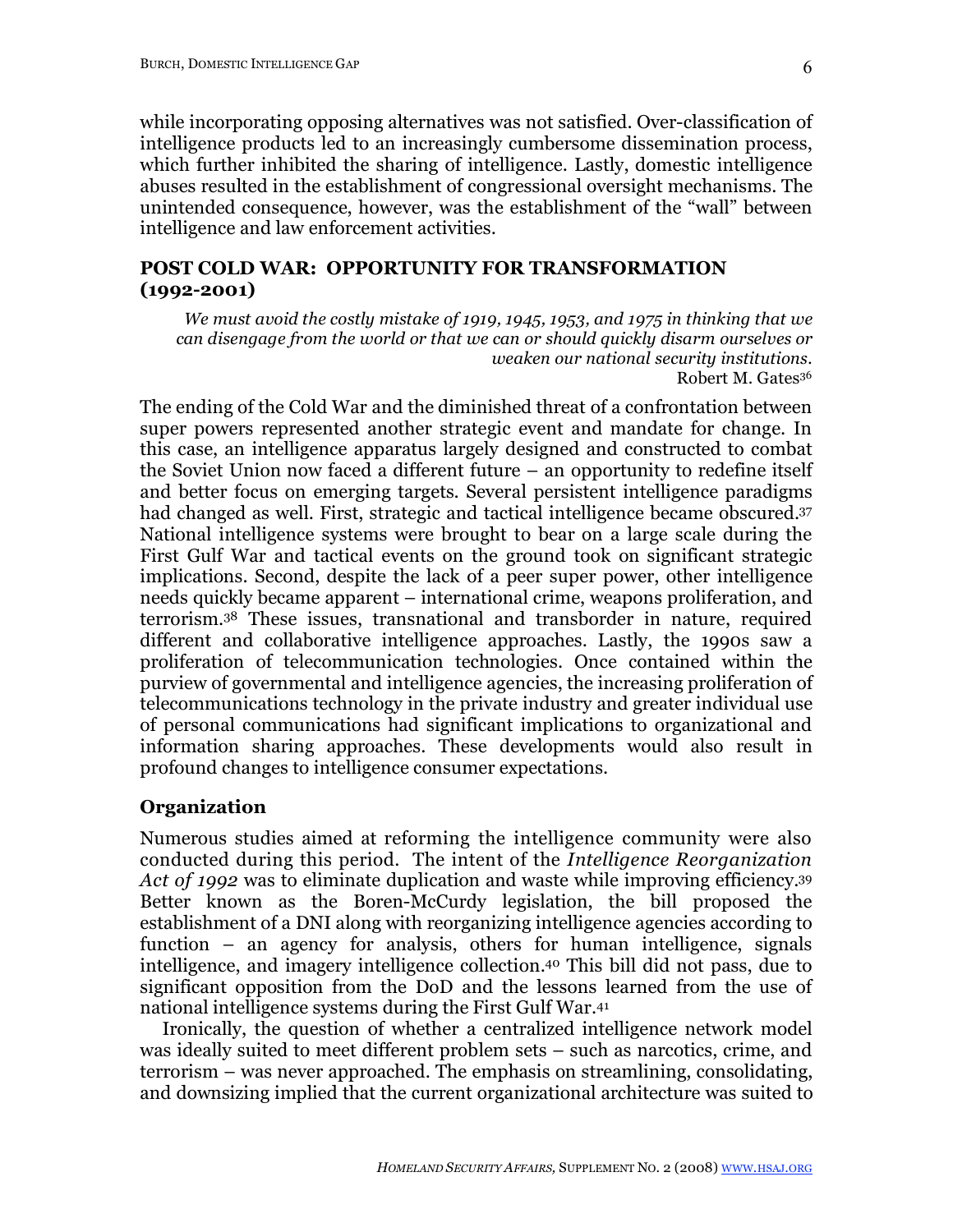meet the new challenges.42 The dilemma of eliminating all duplication at the cost of alternative analysis was also not fully explored. To highlight the value of alternative analysis between intelligence agencies: "The CIA deflated military intelligence estimates of a "bomber gap" in the 1950s. In 1973, NSA analysts noticed signs of an approaching Middle East war that analysts from other agencies ignored."43 In these cases, military intelligence and the NSA were more accurate.

### **Information Sharing**

The events of the First Gulf War, and the use of national intelligence systems and sophisticated capabilities to support military forces coupled with vast improvements to communications technology, had significant implications for information sharing. These changes in effect led to operationalizing intelligence on an unprecedented scale. This paradigm shift – when linked to the increasing sophistication on the part of the intelligence consumer – resulted in greater demands for intelligence products and support. This increasing sophistication also resulted in the consumer being more comfortable with handling data versus being fed conclusions via finished intelligence products. 44

The changing nature of the threat also produced new challenges to information sharing. The FISA model of processing electronic surveillance requests increasingly became more difficult as intelligence and law enforcement agencies were forced to collaborate on transnational threats – terrorism, illicit financing, and crime.45 Legislation did not keep up with these changes. The FBI's organizational role also changed during this period. The bureau became increasingly involved in overseas activities to combat these crimes – further obscuring the roles of the CIA and FBI. <sup>46</sup> Other challenges to sharing information were the result of having new customers. The need to disseminate information outside the national security community – to financial experts, scientists, and law enforcement officials – further exacerbated the issues of over-classification, handling caveats, insufficient clearances, and poor dissemination methods.<sup>47</sup>

As a result of the changing threat and blurring of foreign-domestic mandates, the Aspin-Brown Commission (1996) identified the need for law enforcement and intelligence agencies to share information.48 As late as 2000, the *National Commission on Terrorism*, headed by L. Paul Bremmer, identified the continuing shortfalls to integrating law enforcement and intelligence information against rising terrorism concerns.49 These concerns, while explicitly stated, lacked the political consensus to translate into effective strategies.50

### **Oversight**

Intelligence oversight concerns during the 1990s remained an issue, particularly due to the changing nature of the threat and blurring of the law enforcement and intelligence communities. The proliferation of technology was also cause for concern. Although the need to develop information sharing processes between the intelligence and law enforcement communities was recognized, there were limited attempts to improving the oversight mechanisms to facilitate these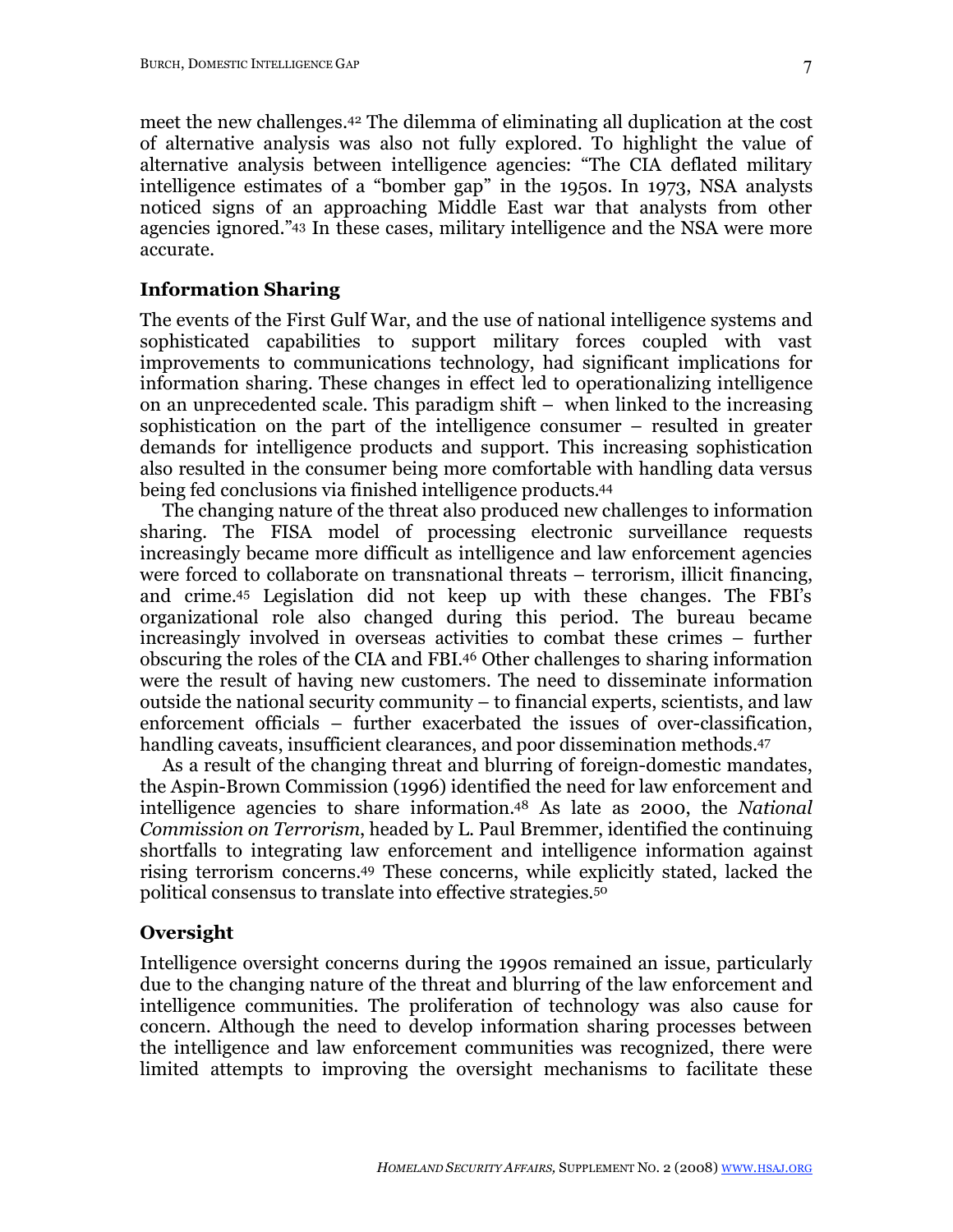changes. 51 Of note, however, were the continued discussions whether to create a joint congressional intelligence committee to better track intelligence activities.52

### **Conclusion**

The 1990s afforded a window of opportunity to reexamine existing intelligence structures and processes. The centralized intelligence network model, perhaps more suited to the Cold War, faced increasing strains in dealing with changing paradigms. The shifting of the threat from nation-based to transnational threats did not result in corresponding changes to organizational structures or processes. In fact, the opposite proved to be the case. The emphasis on streamlining, consolidating, and downsizing forced the intelligence agencies to prioritize in a resource-scarce environment. Transnational terrorism issues often received lower priorities. The consolidation efforts of different agencies also had the corresponding effect of narrowing ideas and providing poor alternative analysis.53 The downsizing environment afforded little opportunity for change despite recommendations for significant capital investments in national security training – particularly in the linguistic and technical fields – to better meet the challenges of a new era.54

The FISA model continued to operate and the intelligence community was unable to capitalize on the telecommunication explosion because of its largely entrenched bureaucracy.55 The continued adherence to cumbersome classification processes further alienated the intelligence community from its increasingly sophisticated and growing nontraditional consumer base.

The inability to streamline information sharing processes between the law enforcement and intelligence communities also proved problematic. Although numerous commissions and studies had identified the problem, the lack of political consensus and public awareness prevented any meaningful transformation efforts. The centralized intelligence network model, calcified processes, and existing oversight architectures remained in place during the 1990s and operated with no apparent change until 9/11. This would have drastic consequences on the ability to effectively conduct domestic intelligence.

### **POST-9/11: OPPORTUNITY FOR TRANSFORMATION? (2001-2007)**

*Merely solving this type of crime is not enough; it is equally important that the FBI thwart terrorism before such acts can be perpetrated.* Louis Freeh, FBI Director, in response to the 1993 World Trade Center Attack<sup>56</sup>

*We did not disseminate information we received in early 1999 that was unexceptional in its content except that it associated the name of Nawaf al-Hamzi with Al Qa'ida* [a clue that could have identified three 9/11 hijackers]. General Hayden, NSA Director, testifying before the Joint Congressional Inquiry to 9/11

The 9/11 attacks were unprecedented in terms of loss of life and destruction. These attacks, however, were not unprecedented in terms of the threat posed to the United States. The 1993 attack on the World Trade Center prompted calls for intelligence reform. Intelligence reporting beginning in 1998 through 2001 also indicated the intent of terrorists to strike in the United States,57 however,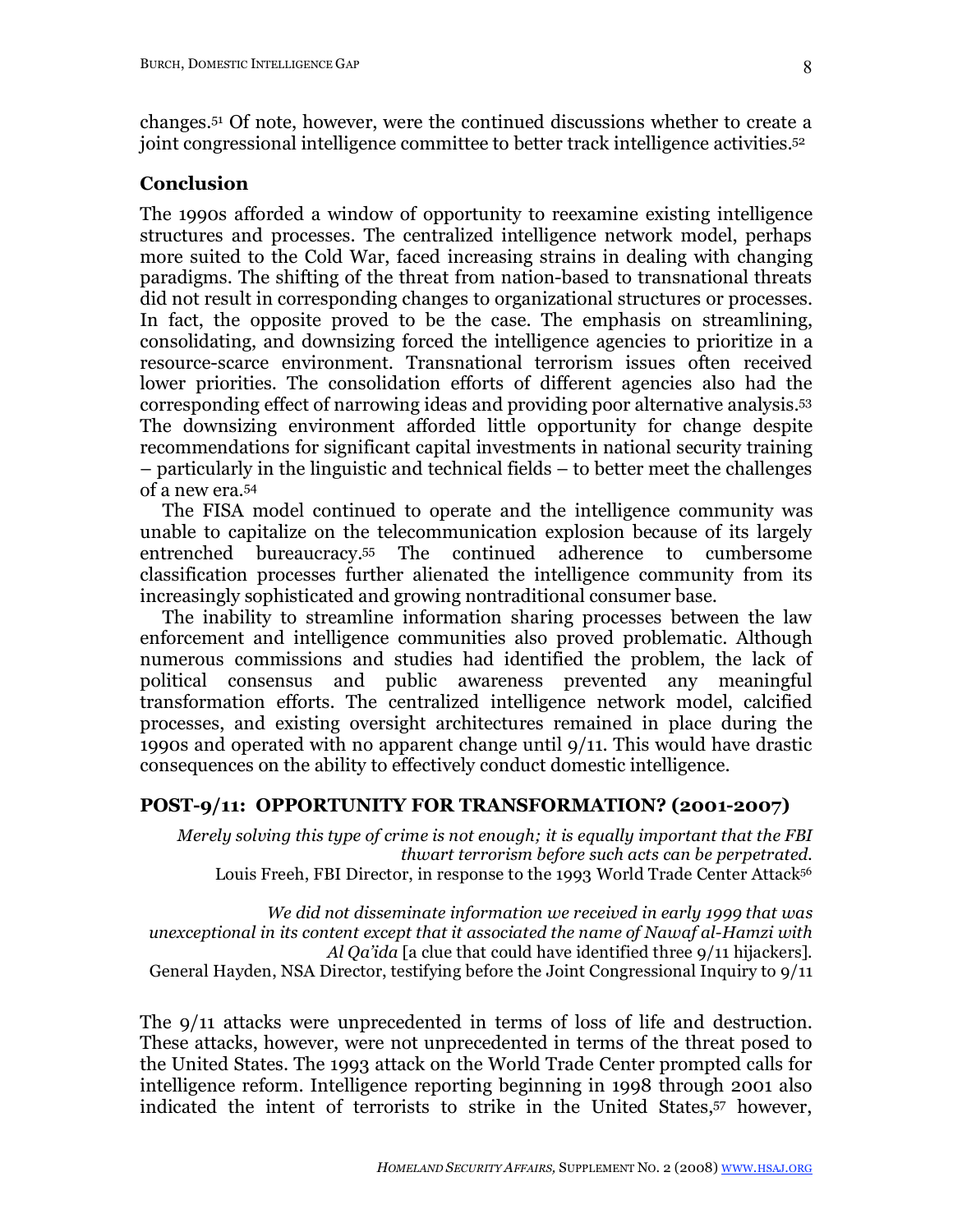shortfalls in information sharing and political consensus resulted in an ineffectual response. The U.S. government had also identified the terrorist use of civilian airliners as a possible weapon of mass effect. 58 Despite these indicators and rising concerns on terrorist activities in the 1990s, it was the 9/11 attacks that proved the impetus for reforming intelligence.

There have been numerous initiatives to reorganize and make the nation more secure. Reorganization, however, does not equate to reform, although reorganization efforts can provide a window of opportunity for change.59 In terms of domestic intelligence, several arguments have been proposed regarding the viability of establishing a domestic intelligence agency. While it is not necessary to recount these arguments, a comparative analysis between the current U.S. approach – creating NCTC, establishing DHS with an intelligence charter, and bolstering the FBI – and the domestic intelligence agencies of the United Kingdom, Australia, and India illustrates the domestic intelligence agencies are not necessarily an end-all solution to solving the domestic intelligence gap.<sup>60</sup>

Interestingly, although the 9/11 Commission did not recommend the establishment of a domestic intelligence agency, the recommendation to not establish an agency was contingent on two issues: the effectiveness of intelligence organizations (the NCTC and FBI) to combat terrorism domestically *and* the ability to effect *meaningful change*. <sup>61</sup> The critical questions to ask – given seven years after the  $9/11$  attacks – are whether the creation of new institutions is making the nation safer and whether meaningful change is occurring. In essence, is transformation – organizational effectiveness, process development, and use of technology in new ways – changing the nature of intelligence? Are the enduring intelligence challenges that have burdened the community since 1947 also being addressed?

### **Organization**

Director of National Intelligence. Theorists postulate that organizations can be expected to jealously guard their own interests to achieve their goals.<sup>62</sup> Within the intelligence community, knowledge indeed translates into power. Due to the classified nature of intelligence, organizations are more likely to wait out an administration that is not in line with its goals.<sup>63</sup> The new organizations that have been instituted since  $9/11$  – the DNI, DHS, and NCTC – also face challenges. As Eugene Bardach states:

The Department of Homeland Security, for instance, is poorly positioned to receive intelligence from the intelligence community agencies because it does not do intelligence collection on its own and hence will have nothing to trade. . . . Cooperation between the FBI and CIA was hampered because there was no willing enforcer . . . perhaps the Director of National Intelligence.64

In essence, new organizations must fight to gain access. Lastly, longstanding organizations with highly developed and mission focused cultures – such as intelligence, the military, and law enforcement – are relatively impervious to outside reform.65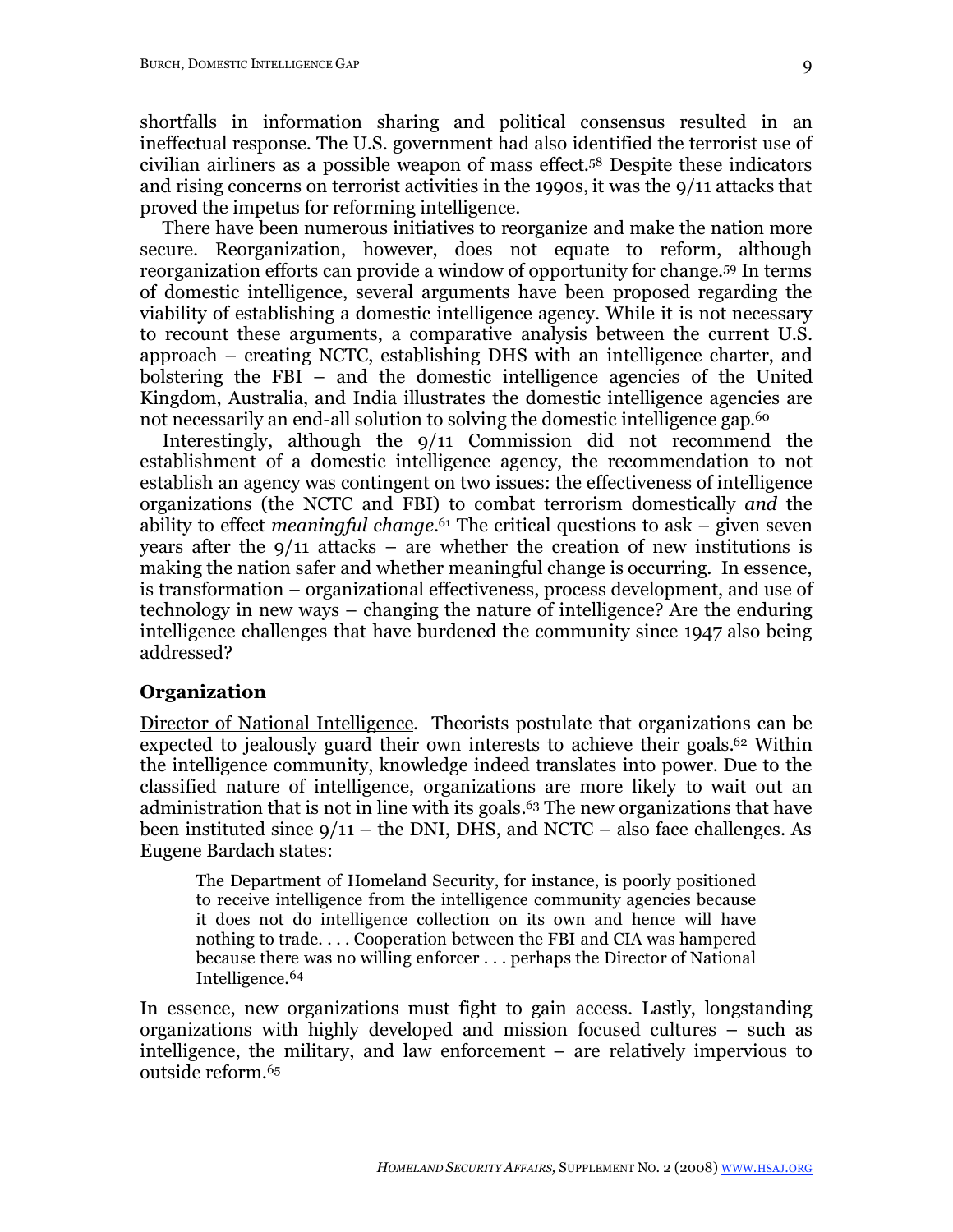The challenges that currently face the DNI are daunting: a community that is resistant to reform, that is secretive in nature (with a culture of guarding information), 66 and has evolved into a highly complex community since 1947. Looking at the intelligence community's past history, it is also important to remember that the power of the DCI was limited and, despite numerous recommendations, the position of the DNI was not instituted largely because none of the primary actors *wanted the change*. 67 The ability of the DNI to effect transformation and reform will depend on three issues: the authorities linked to the DNI's span of control (i.e. control over budget and resources), bipartisan political support, and the ability to sustain transformation over an extended period of time.

Post 9/11 Intelligence Reform. The centerpiece to implementing an effective domestic intelligence capability lies largely with the ability of the FBI to implement reform and transform itself into a premier intelligence organization. Although there have been numerous initiatives to implement reforms and institutionalize an effective intelligence capability within the FBI,<sup>68</sup> there remain questions whether progress is in fact taking place. Intelligence personnel assigned to the FBI still find themselves performing secondary and supporting tasks.69 At the heart of the intelligence issue is also the crucial question of whether the FBI is effectively linking its intelligence collection efforts to clearly articulated intelligence gaps.70 Most importantly, information sharing problems still exist between the CIA and FBI – an enduring intelligence issue.<sup>71</sup>

Effecting FBI intelligence reform will also be difficult in a culture predominantly based on law enforcement – one highly resistant to change. It is important to remember that the FBI received additional funding and attempted reforms after the first World Trade Center attack (1993) and the Oklahoma City bombings (1995) with very little evidence of change.72 Transforming the FBI will also require the DNI, acting as the head of the intelligence community, and the FBI senior leadership to focus resources and sustain efforts over a long period. Sustained executive and Congressional scrutiny will also be required.

Centralized versus Decentralized Intelligence Community. Since 9/11, a singularly unique development has occurred within the intelligence community – one that is contrary to the centralized intelligence network model – namely, the development of state and local fusion centers. Christopher Hood offers an interesting viewpoint of what can be gleaned from the 9/11 attacks depending on one's perspective. A hierarchist stresses centralized control, vertical structures, detailed procedures, and the importance of extensive checks. An egalitarian seeks to change the complexity of the intelligence community by deemphasizing standard controls over information and implementing protocols that promote sharing of intelligence.73

While one perspective is not necessarily better or "more correct" than the other, the two perspectives represent differing views. One represents the need for better strategic direction and span of control – the hierarchical or vertical perspective. The other represents the need to rapidly share pertinent information across various organizations and domains – the egalitarian or horizontal perspective. Better strategic control, the ability to direct resources, and effecting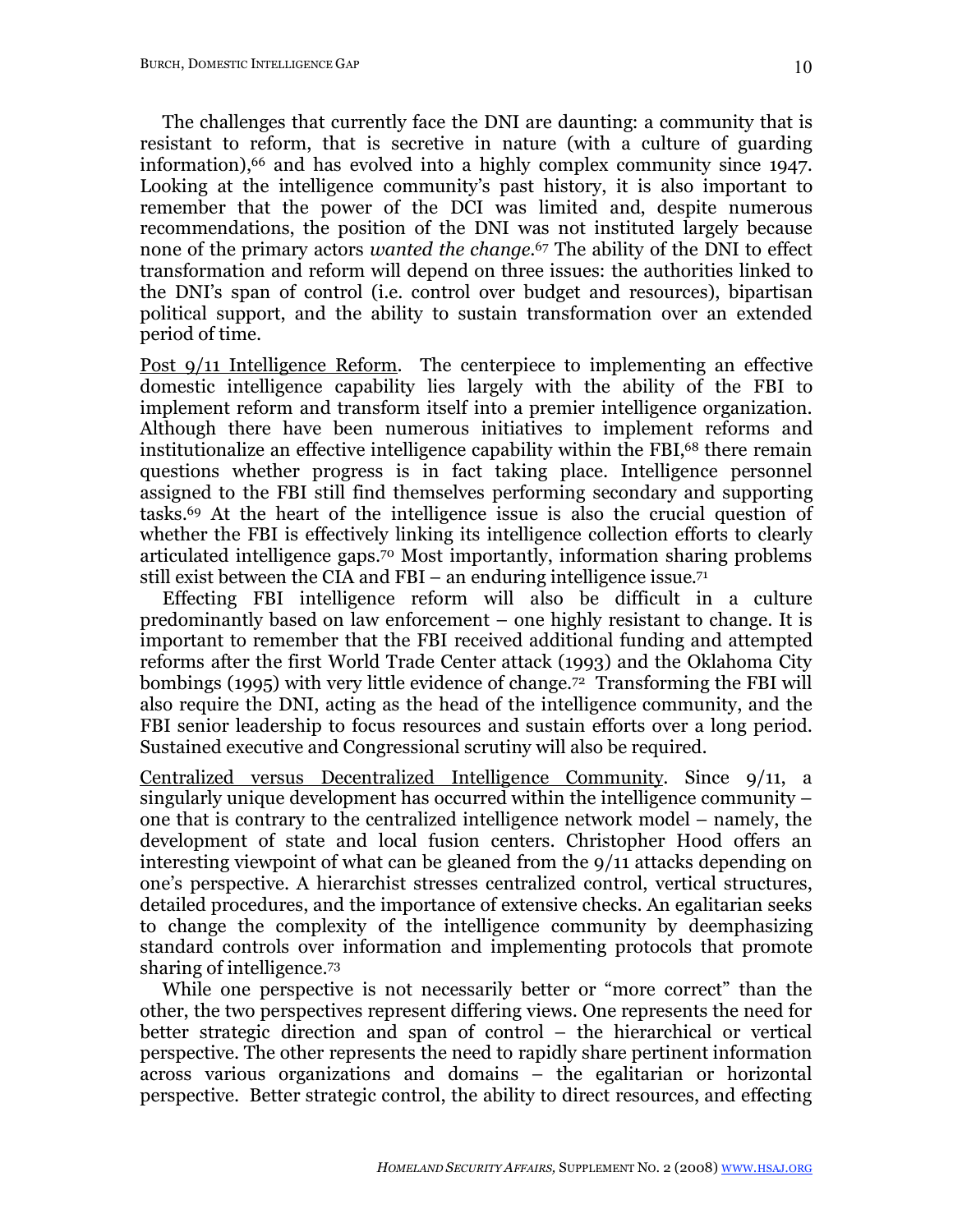change across the intelligence community are arguments for establishing a DNI. The 9/11 Commission's approach to resolving many of the intelligence shortcomings is based largely upon the development of these hierarchical structures.74



**Figure 2: Hierarchical versus Egalitarian Perspectives**

The growth of state and local fusion centers, however, is not a federal phenomenon or one initiated by national strategy. These centers grew in response to state and local initiatives as a result of the 9/11 attacks. Federal funding did not materialize until 2004 and FBI and DHS liaison officers did not arrive until 2006.75 This is a stark departure from the traditional methods of dealing with intelligence matters and one that capitalizes on the changing nature of the threat – a threat that requires a combined and cooperative approach and is based on a multi-agency construct. It also capitalizes on the concept of federalism and using regional and local approaches to resolving issues. State and local fusion centers are now recognized as key elements of the homeland security enterprise.76

The development of these centers, however, raises other transformational challenges. The first is organizational. The philosophy behind the development of these centers lies in their ability to be networked.77 Networking more than 17,000 law enforcement departments with individual fusion centers and then linking the fusion centers with each other and with federal agencies is a significant task.78 Second, establishing uniform and well-understood processes is also a long-term task. This initiative will be more challenging if it lacks coordination. In large part, the federal response to integrating these fusion centers has resulted from individual agency interactions, leading to duplicative and often contradictory strategies.79 Lastly, there is the very real risk of being unable to sustain this effort. State and local fusion centers are largely funded at the sub-federal level.<sup>80</sup> Additionally, federal grant funding is not a future guarantee<sup>81</sup> and the obligation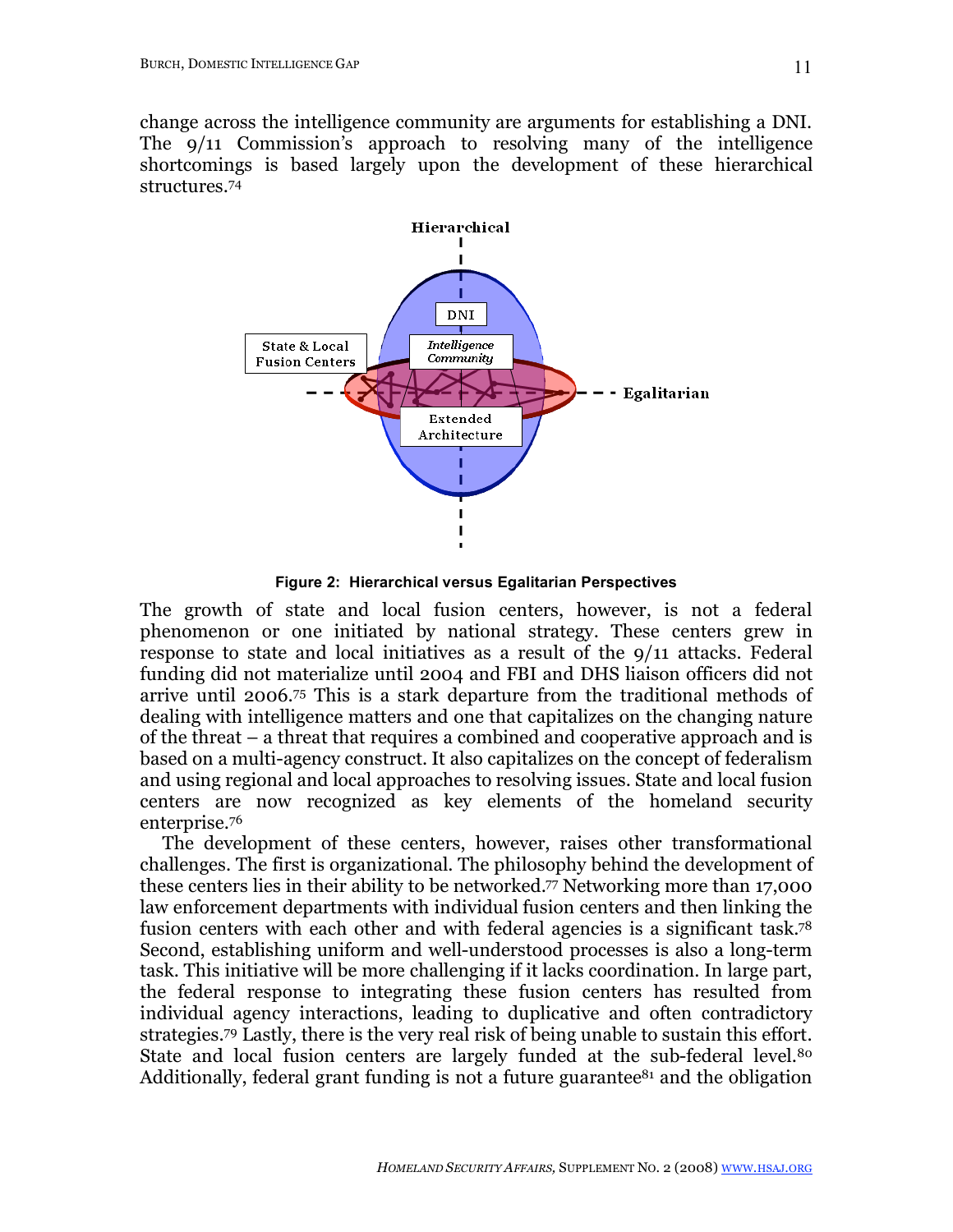to allocate federal funds within a short time frame with no overarching guidance results in several disconnects.82

Duplication of Effort vs. Alternative Analysis. There exists a natural friction between the need to eliminate excessive duplication of effort while ensuring the inclusion of alternative analysis. As Gregory Treverton states:

Alternative analysis seeks to challenge assumptions and widen the range of possible outcomes considered. Its purpose is to hedge against "groupthink" or premature consensus, and the natural tendency for analysts, like others, [is] to search too narrowly, looking more intently for information that would confirm their prior hypotheses than data that would discredit them.83

Despite the mandate in the *Intelligence Reform and Terrorism Prevention Act of*  2004 requiring red teaming and ensuring alternative analysis,<sup>84</sup> the natural friction that exists between duplication and the need for alternative analysis to challenge assumptions will continue. Merely mandating the need for alternative analysis and not addressing organizational roles and relationships will result in continued inability to reconcile duplication versus the development of alternate views.

A new dynamic is at play in the post-9/11 environment. The hierarchical model concentrated within the beltway has to interact with a new dynamic to the intelligence community – state and local fusion centers – organizationally and architecturally centered within an egalitarian framework. By virtue of their unique perspective, these fusion centers are singularly placed with regional and local knowledge.85 The post-9/11 challenge is to incorporate this new dynamic and to reconcile these perspectives. 86 To date, the perspective of local authorities is that the exchange of ideas has been slow and often one-way, with information only flowing to federal agencies.87

Training. Another vital intelligence issue is the need for quality personnel. The ability to train and maintain quality intelligence professionals has been an enduring issue identified by numerous government commissions – most notably the Intelligence Survey Group in 1947. Although every generation of analysts has faced its challenges, a unique aspect of the post-9/11 environment is the necessity to sift through vast amounts of data and use varying intelligence techniques driven by a multitude of technological tools.

The need for quality analysis will continue. Driven by their own intelligence needs, state and local fusion centers are also significant competitors for quality analysis. They require strategic intelligence to develop regional threat assessments as well as event-driven tactical intelligence.88 The analytic foundations required to drive these needs are based on two elements: explicit knowledge, which is gained via different sources and databases, versus implicit knowledge, which comes via experience and interaction.89 The challenge to analysts in gaining explicit knowledge is duplication and the wide variety of tools and databases that exist in the post-9/11 environment. System proliferation and the variety of individual federal systems – Homeland Security Information Network (HSIN) versus others – are excessively duplicative, disjointed, and bureaucratic.90 Developing quality intelligence personnel to build implicit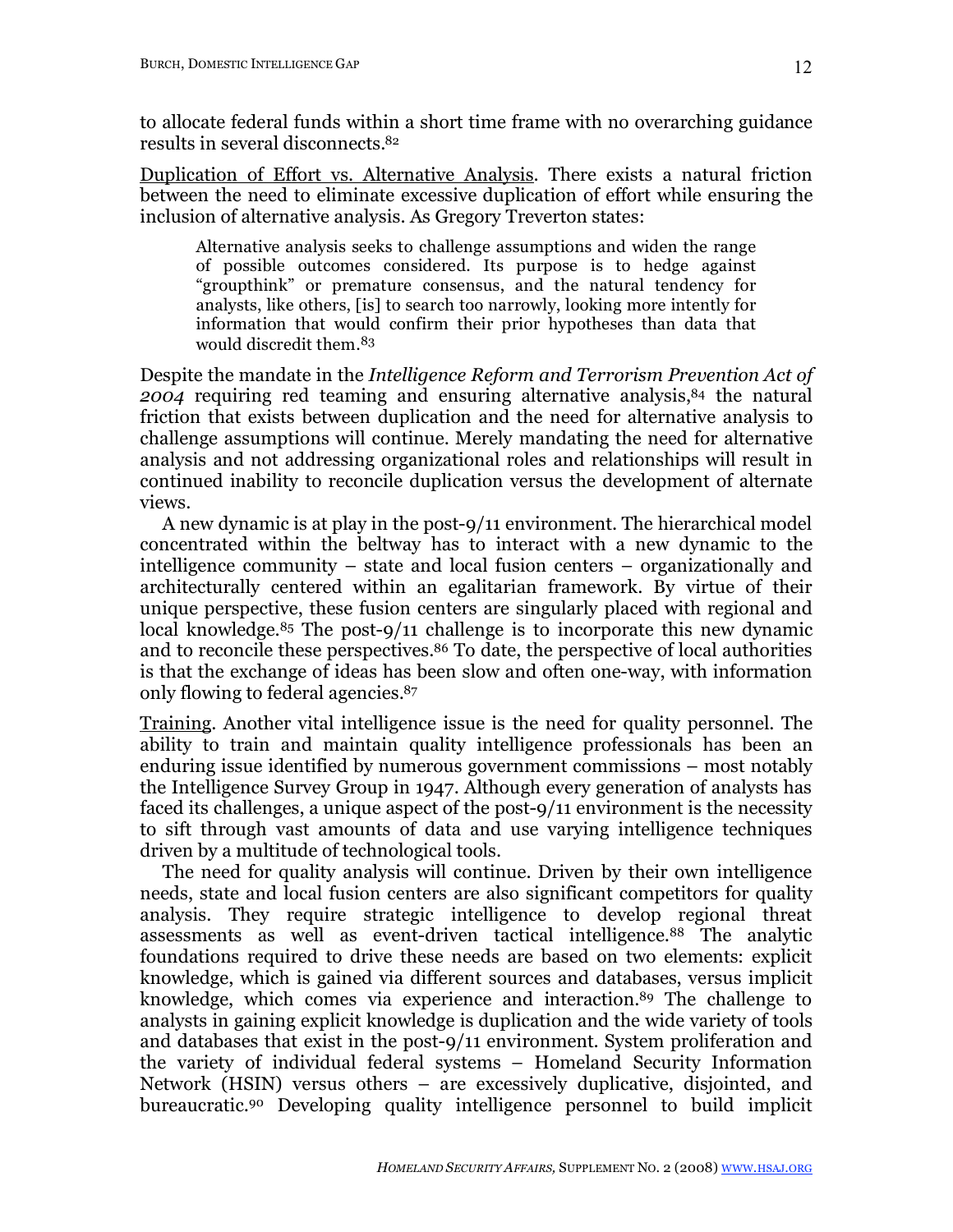knowledge also requires time and sustained focus under a sound human capital strategy.91 Training initiatives, however, are largely a result of informal and "onthe-job" training and not the result of any defined or prioritized overarching program.92

Establishing a professional cadre of personnel to support the wide variety of homeland security customers and divergent intelligence disciplines – strategic, tactical, law enforcement, critical infrastructure, and others – will a require a sustained commitment.93 Training programs will continue transforming cultural mindsets and staying ahead of the procedural changes when laws or statutes are revised.94 The challenge in the post-9/11 environment is the limited federal direction regarding training initiatives.95 There is also a limited availability and standardization of training programs that teach critical thinking and analytic techniques. As highlighted in the Markle Report: "The rich variety of analytic methods is seldom taught formally . . . . Capabilities analysis, Intelligence-target modeling, Pattern or trend analysis, Link analysis, Temporal analysis, Financial analysis, Poll-based analysis."96 Lastly, homeland security consumers lack the access to the sparse training opportunities that exist.97

Given these limitations, the question then becomes an issue of transformation. The challenge to developing and expanding the number of quality intelligence professionals is a critical capacity building issue. Developing professionals with the right skills and in sufficient numbers to meet stated requirements is a large undertaking. The long lead-times required for developing these skills and creating an environment that encourages the analysis of opposing alternatives, divergent views, and risk taking are other critical factors.98 Further complicating the issue are the challenges to recruiting and maintaining personnel with highly sought after skills. Of note, a recent FBI audit showed that approximately 65 percent of analysts might stay with the bureau for at least five years, but were uncertain because of concerns over insufficient retention strategies.99

Over-classification. Over-classification of intelligence products remains problematic. Despite attempts at reforming this process through numerous executive directives and findings, the number of classifications has doubled since September 2001.100 Sensitive but unclassified (SBU) designations – of particular importance to homeland security – are misapplied and disjointed. A Government Accountability Office (GAO) study in 2006 found that federal agencies are using fifty-six different SBU designations – with sixteen of the designations belonging to one agency.101

A serious impediment to resolving this issue is the lack of an overarching government policy and procedure that delineates the purpose, designation, and use of SBU caveats.102 Of twenty-three agencies interviewed as part of the GAO survey, eighteen did not have procedures to review how SBU designations were being used or who was making the designations.103 Another issue lies with pseudo-classification – information that should not have been classified in the first place.104 Lack of understanding on classifying information, who can classify or declassify, and the processes involved remain serious obstacles to sharing information. As stated by Congressman Simmons, chairman of the Subcommittee on Emergency Preparedness, Science and Technology, in a recent congressional hearing: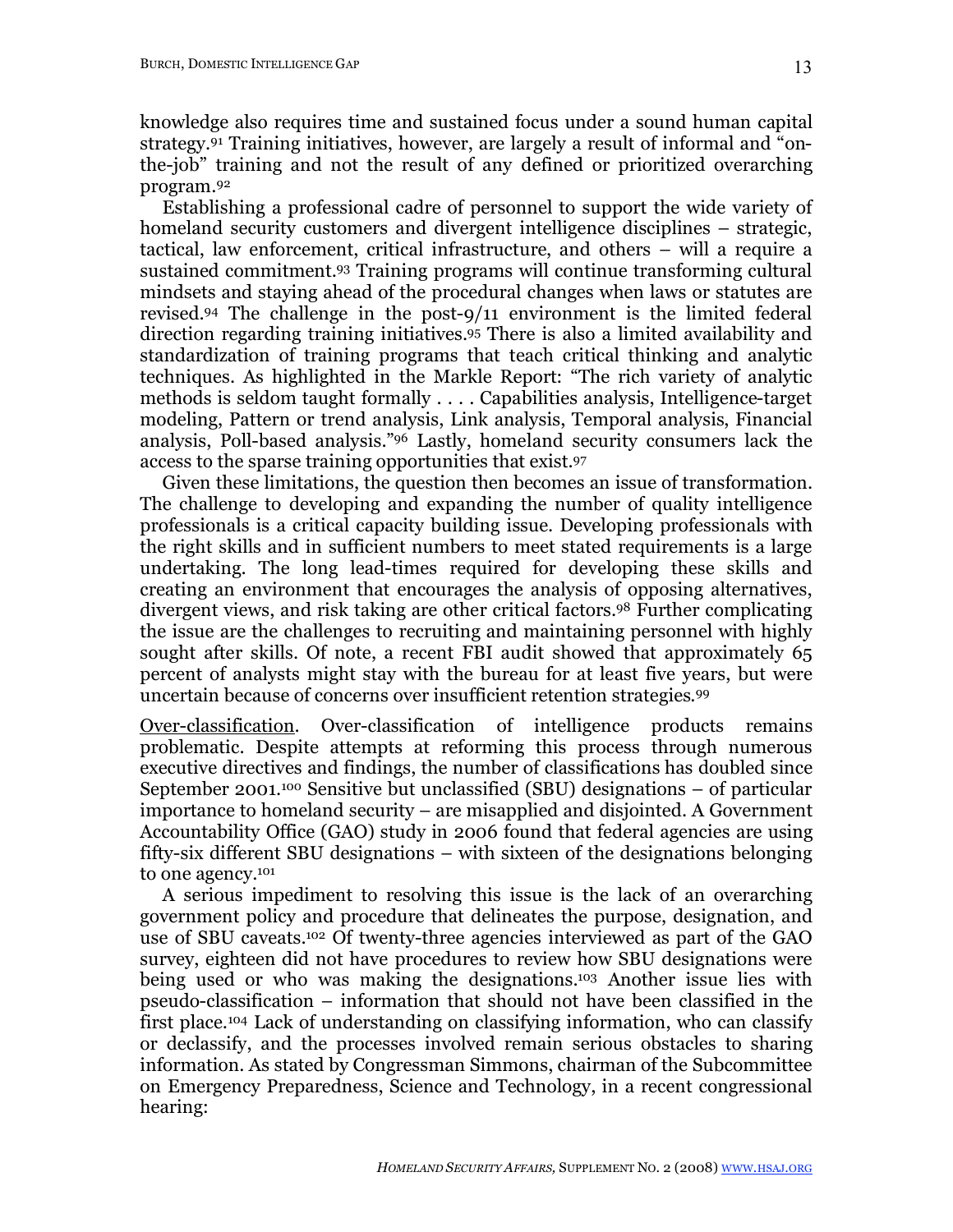Even when our fusion centers get information and our police chiefs get information, they can't pass it on to those commanders and patrol officers and detectives that need to use it because they don't have the ability, one, to declassify it; it can't be done rapidly; tear lines simply aren't working; and the system is designed to keep information secret, not to put it forward.105

Although not an over-classification issue, one factor that impedes information sharing and collaboration lies with the various agency security certifications and clearances. State and local consumers contend that this as a major impediment as they seek to certify their centers for handling and processing classified information.106 Despite numerous attempts to achieve a community standard, before and after  $9/11$ , there is still no accepted and common approach – seven years after 9/11.

# **Information Sharing**

The inability to share information has remained an endemic issue within the intelligence community. The main reason is that the term *information sharing* carries multiple meanings depending on one's perspective. Additionally, the obstacles to sharing information have centered largely on the desire of the originating agency to control dissemination of the information they produce, processes involved in handling information, and technological systems that have been utilized in the past. Given the lack of external checks, informational monopolies can also severely limit the flow of information. NSA's mandate to "Prescribe . . . operating practices, including the transmission, handling, and distribution of SIGINT material within and among the elements under his control; and exercise the necessary monitoring and supervisory control to ensure compliance with the regulations"107 is an excellent example of exercising end-toend control over information. These obstacles persist today.

What is Information Sharing? Gregory Treverton notes that "while *information sharing* has become a mantra in the war on terror, existing procedures, with each intelligence agency controlling the information it produces, make it hard enough to share across U.S. intelligence, let alone get information to state and local authorities."108 One definition for information sharing is "making information available to participants (people, processes, or systems)."109 The *Intelligence Reform and Terrorism Prevention Act (IRTPA) of 2004* also defines the term, *terrorism information*, as:

All information, whether collected, produced, or distributed by intelligence, law enforcement, military, homeland security, or other activities relating to:

- the existence, organization, capabilities, plans, intentions . . . of domestic groups or individuals involved in transnational terrorism;
- threats posed by such groups or individuals to the United States ...
- groups or individuals reasonably believed to be assisting or associated with such groups or individuals.<sup>110</sup>

Absent in these definitions is discussion of the distinction between *information* and *data*.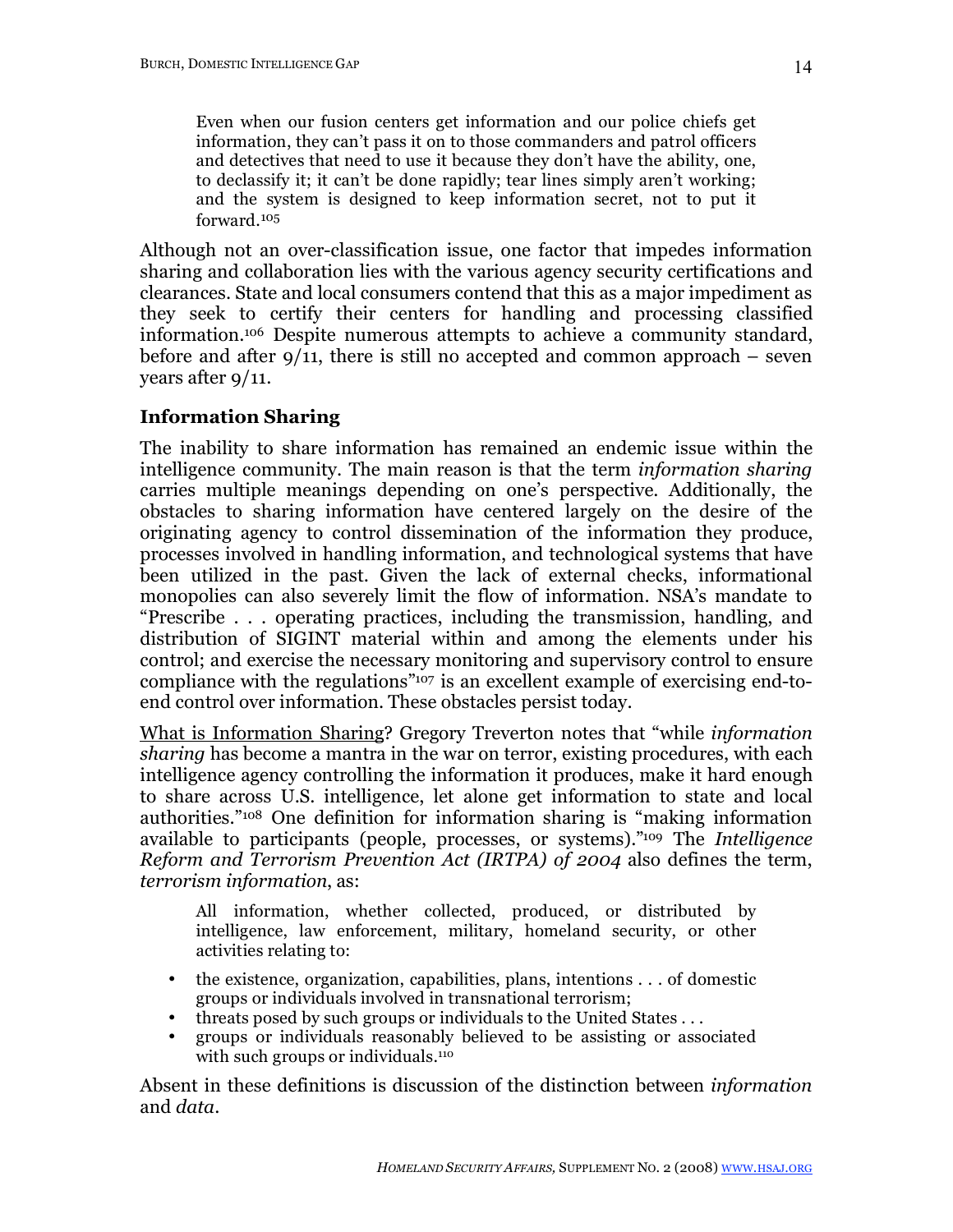Herein lies the crux of the issue: does information consist solely of finished intelligence? Does it also include the sharing of raw data? Should agencies be expected to share both finished and raw intelligence? Should producers control the totality of the information they create? The answers to these questions stem directly from the shortcomings identified by the 9/11 Commission. Intelligence agencies can choose to share finished intelligence, but if certain threat streams are found to be too sensitive, these same agencies can choose to impose further restrictive handling caveats.111 Agencies can state *information sharing* as part of their essential mission, but only share when asked.112 Lastly, agencies can choose to share information only when asked the right question.113 If the right question is not asked, the information is not shared. Under each scenario, each agency is "sharing" its information.

At its most fundamental level, the intelligence fusion process exists to address gaps in knowledge by integrating disparate streams of intelligence and data, thereby leading to greater precision in targeting intelligence efforts.114 The fusion process is also predicated on the speed and facility of access to information. The purpose of a fusion center is to "break down bureaucratic cultures that, because they resist sharing information, keep those who need to know in the dark and Americans in general vulnerable.<sup>"115</sup> Simply put, information sharing should include the proactive sharing of both finished intelligence – the sharing of analytic conclusions – *and* raw data – the vital pieces of information used to develop link, social, temporal, and network analysis.

This is a significant and fundamental paradigm shift for the intelligence community, where control of sources, methods, and raw data translates into power. Beginning largely with the First Gulf War, and coupled with increasing sophistication on the part of the intelligence consumer, people in the post-9/11 environment have become uncomfortable with group-vetted conclusions and positions. The intelligence community has not kept pace with this dynamic and does not "produce intelligence based on how government officials and people in general really use information today."116

Lessons from the 9/11 attacks and the post-9/11 environment have shown that no one agency or information stream is sufficient when combating the terrorism problem.117 An information-sharing domain that makes finished intelligence and raw data available may also be of particular benefit to state and local fusion centers due to their intimate knowledge of the local environment.118 The danger of sharing only conclusions and not the corresponding raw data is that analysts will likely omit vital pieces of information that will end up on "the cutting room floor."<sup>119</sup> Additionally, sharing information in isolation with selected organizations with the "need-to-know" is not sharing information effectively. As the 9/11 Commissioners stated:

A system that requires a demonstrated "need-to-know" before sharing assumes it is possible to know, in advance, who will need to use the information. Such a system implicitly assumes that the risk of inadvertent disclosure outweighs the benefits of wider sharing. Those Cold War assumptions are no longer appropriate.<sup>120</sup>

Establishing an environment where information is shared proactively will require overcoming some of the most significant cultural obstacles that reside within the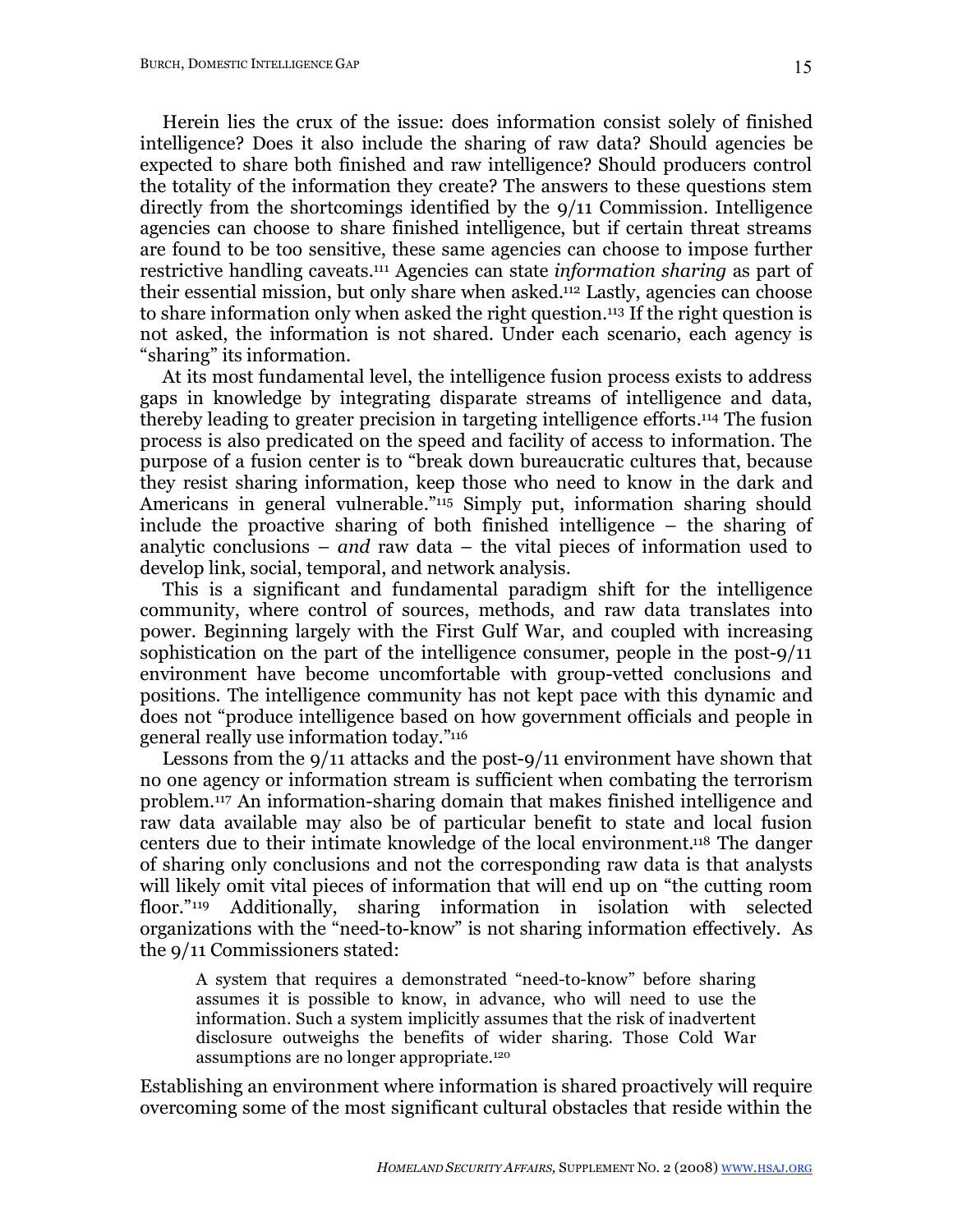intelligence community. At the very least, data owners in the post-9/11 environment need to understand that they no longer control the information they produce.121

Post-9/11 Information Sharing Implementation. The *Homeland Security Act of 2002* and the ITRPA established the groundwork for information sharing in the post-9/11 era.122 The legislation called for three initiatives: the establishment of an Information Sharing Enterprise (ISE), a program manager under the DNI to spearhead the ISE, and an Information Sharing Council to facilitate stakeholder buy-in. These organizational mechanisms were tasked to resolve information sharing shortfalls.123 Additionally, the new *National Strategy for Information Sharing* issued in 2007 established the following core principles:

- Effective information sharing comes through strong partnerships.
- Information acquired for one purpose, or under one set of authorities, might provide unique insights when combined, in accordance with applicable law, with seemingly unrelated information from other sources.
- Information sharing must be interwoven into all aspects of counterterrorism activity.

Explicitly stated in the strategy is the need and importance of including state and local fusion centers as a centerpiece of the strategy.<sup>124</sup>

Although there is a clear need to establish policies, governance boards, and regulations to promote efficient mechanisms as part of fundamental business practices,125 significant implementation hurdles remain. These hurdles stem from insufficient resources and commitment. The ISE program manager testified before Congress that insufficient funding and manpower resources – eleven federal employees and six contractors –were hindering the implementation of the ISE. The program manager subsequently resigned from his position.126 Despite new efforts on the part of the DNI to push information sharing and integration, there remain numerous questions on the varying interpretations of sharing information and the mechanisms that will be employed to facilitate the sharing of information.127 Given the complexity and the enormity of the task, implementing information-sharing mechanisms will require the dedication of focused resources, realistic milestones, and senior-level scrutiny over a prolonged period.

System Proliferation and Duplication. There has been a significant push to share information as a result of the 9/11 attacks. The large number of agencies involved and their well-meaning attempts to pass information have inhibited sharing by creating information overload.128 Merely implementing systems and technological solutions will not solve the variety of information-sharing shortfalls.129 The mismatch between cleared personnel and the corresponding system architecture used to receive the information, the lack of common training, and variance among fusion centers result in further obstacles to sharing information.130

The DHS implementation of HSIN offers an excellent case study of the complexities involved in fielding new systems. DHS considers HSIN as the primary means to pass homeland security information. It includes thirty-five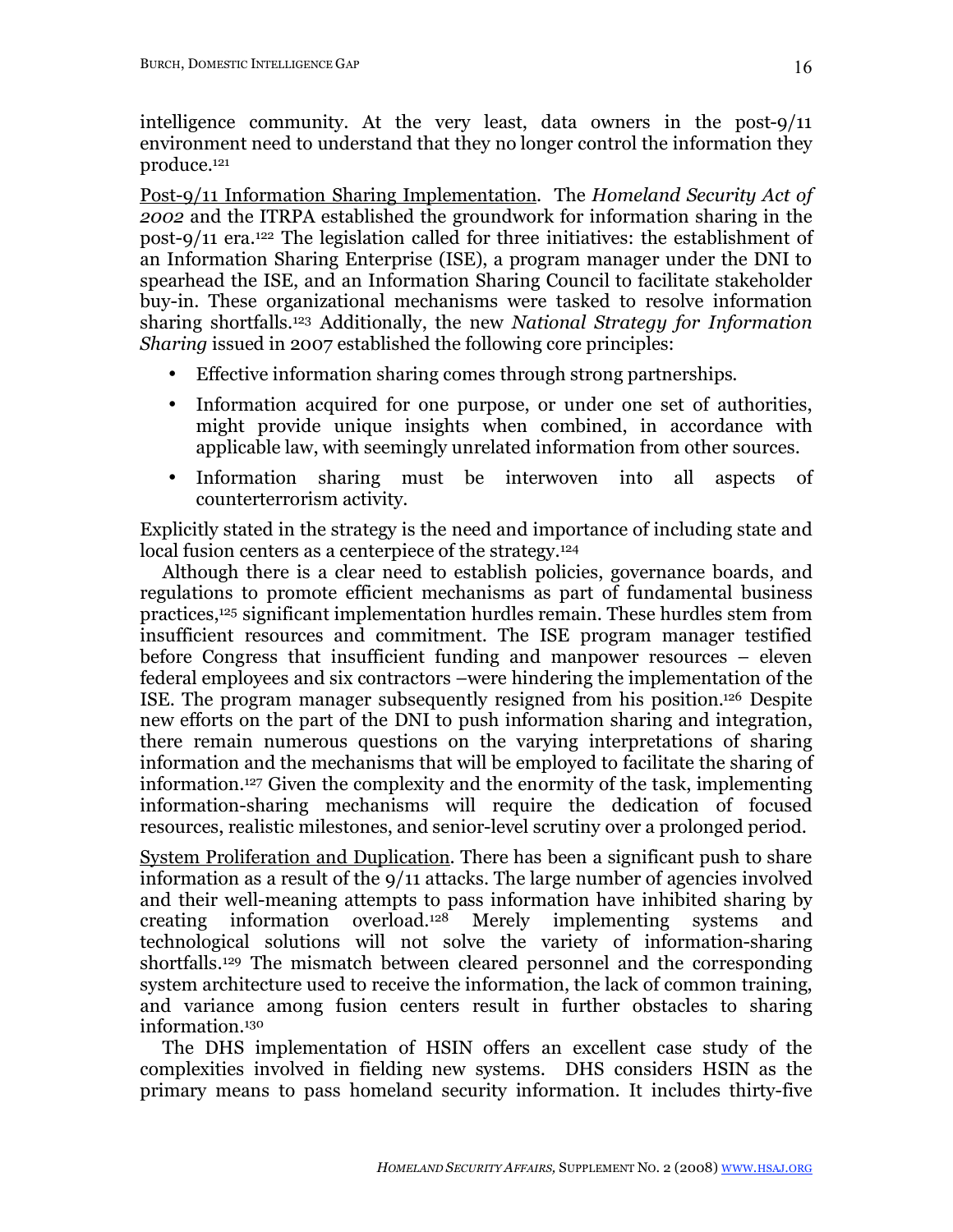communities of interest, ranging from law enforcement to private sector domains.131 The issue with HSIN's implementation was the preexistence of other collaborative systems, such as the Regional Information Sharing System (RISS), the Joint Regional Information Exchange System (JRIES), Law Enforcement Online (LEO), and the insufficient pre-planning that was involved in incorporating these systems.132 The planning shortfalls stemmed largely from the time limitations involved in rushing the fielding of the system.133

Although DHS has developed an HSIN integration strategy that includes the use of feedback mechanisms, process teams, and a coordinating committee,134 the addition of another system to the inventory of homeland security collaborative tools has resulted in further confusion. Some state and local agencies find other collaborative tools like RISS more flexible,135 while others find that having to monitor multiple systems is turning into a significant resource issue.<sup>136</sup> Additionally, in the rush to field HSIN, insufficient training programs and user guides compounded the inefficient use of the system.137 As of January 2008, there were reports of canceling the HSIN program altogether.138

The implementation of new systems as technologies become more advanced will continue to create obstacles. Providing sufficient resources to the ISE program manager, ensuring stakeholder buy-in, establishing governance boards, and implementing common data standards under a well-defined process significantly contribute to streamlining system implementation. It will also require senior-level scrutiny and focused sustainment over time.

# **Oversight**

The FISA construct that has governed the intelligence community since 1978 has become increasingly cumbersome due to the changing nature of the threat and the rise of transnational and transborder problem sets. The 9/11 attacks provided the impetus to pass significant antiterrorism legislation – the *Uniting and Strengthening America by Providing Appropriate Tools Required to Intercept and Obstruct Terrorism Act of* 2001 (USA PATRIOT Act) – to overcome the obstacles posed by the "wall" that inhibited coordination between law enforcement and intelligence.

There remain significant challenges in the post-9/11 era. The oversight of intelligence activities continues to be at the forefront of the political debate. As Kim Taipale states: "The policy debate . . . is not about preemption itself – even the civil libertarians concede the need to identify and stop terrorists before they act – but instead revolves around what methods are to be properly employed in this endeavor."139 There is also rising concern about the lack of clear and concise guidelines regarding the processing and handling of personally identifiable information.140 Overly intrusive methods and the lack of proper safeguards can quickly erode public confidence in law enforcement and intelligence efforts; perhaps more radically than any other homeland security issue.

A Brave New World: Oversight Challenges in the Post-9/11 Era. The telecommunications explosion in the 1990s totally transformed the way people communicate and receive information. Unlike any other time in history, the ability to communicate has become truly global. New challenges have manifested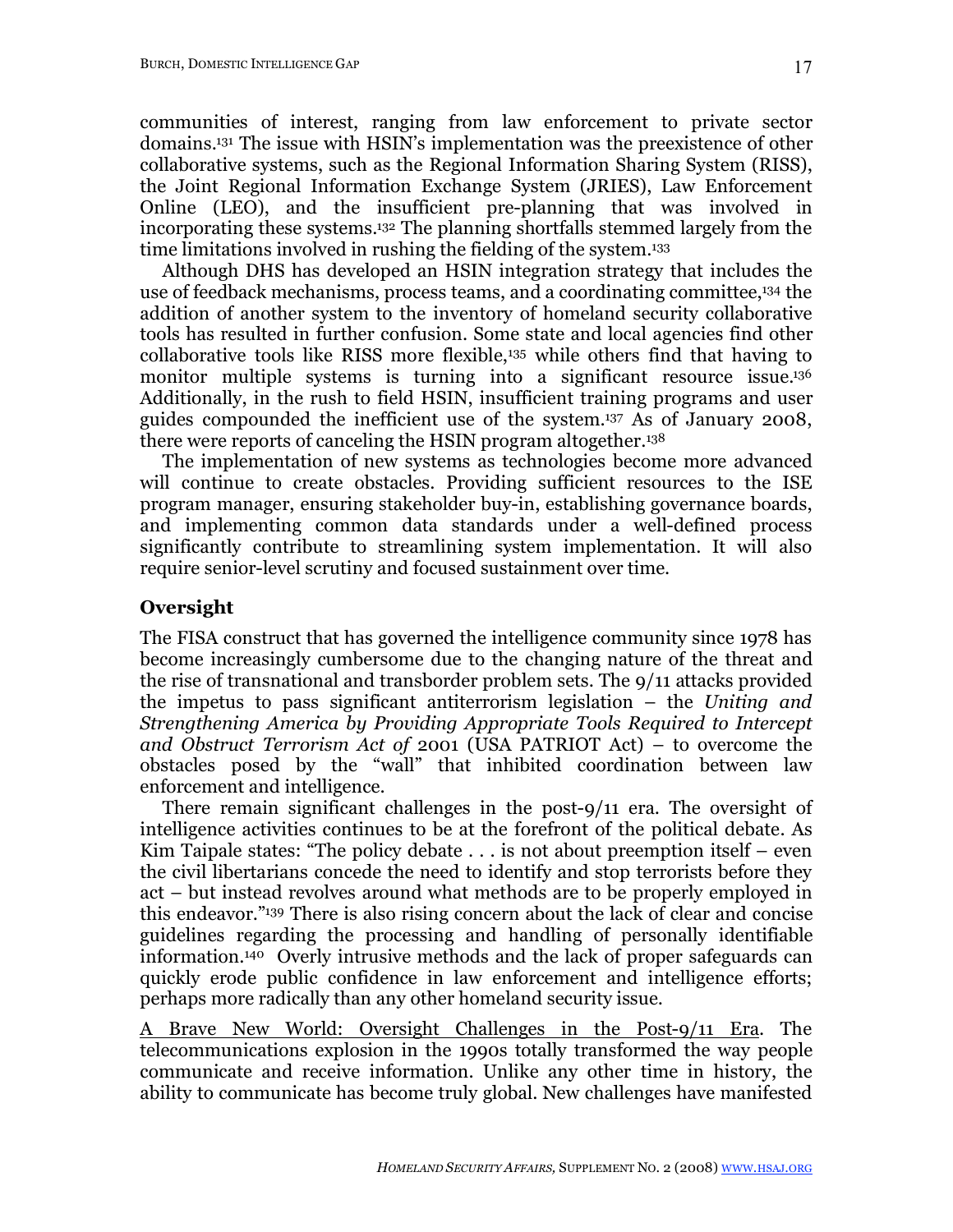themselves with this globalization. For example, it is becoming technically difficult to determine if calls are being initiated within the United States or whether the caller is a U.S. person.<sup>141</sup> Additionally, because of the U.S. telecommunications dominance, much of the world's communications traffic physically passes through the United States – both a challenge and strength. This further increases the difficulty of identifying U.S. persons,<sup>142</sup> while at the same time affords better surveillance access.

Central to information-sharing concepts is the idea that "one person's data is another person's information. What is vital information to one is just data to another."143 The ability to share raw data via networks to monitor a variety of activities that support varied analytic techniques – traffic analysis, social networking, etc. – can greatly improve the understanding and interdiction of terrorist networks.144 The development and embedding of cutting-edge anonymizing technology that protects personally identifiable information and use of audit logs can facilitate and safeguard this process.145 The continuing lack of clear guidance, well understood protocols, and accountability, however, make the use of these techniques a high-risk proposition.146 The controversies over NSA's post-9/11 surveillance programs and other data-mining initiatives can quickly erode any consensus that was gained after the 9/11 attacks on the necessity to gain better intelligence.147

Post-9/11 Oversight Risk Areas. A key and enduring challenge within the intelligence community is the necessity and importance of oversight, both executive and congressional. The 9/11 Committee identified congressional oversight reform as a key recommendation.

Of *all* [author's emphasis] our recommendations, strengthening congressional oversight may be among the most difficult and important. So long as oversight is governed by current congressional rules and resolutions, we believe the American people will not get the security they want and need.148

The numerous calls for establishing a joint congressional intelligence committee with appropriate staff and accesses – prior to and after  $9/11$  – have not been realized or translated into an improved process. Senior decision-makers, particularly those empowered with oversight responsibilities in Congress, are critical to ensuring that intelligence reform and wider homeland security initiatives are being executed.149 The present congressional committee construct makes this difficult. Bottom line, intelligence reform will not be realized without significant and sustained congressional oversight. It is a vital and fundamental function.<sup>150</sup>

Another key risk area lies with the inability to implement an effective Intelligence Sharing Enterprise (ISE). Dealing with the difficulty of articulating an effective enterprise, gaining stakeholder buy-in, and making difficult implementation decisions not only inhibit information sharing, but jeopardize the establishment of a well understood system that ensures the protection of civil liberties. Most importantly in the post-9/11 era, the ISE implementation challenges may be resulting in a loss of momentum for the overall effort.151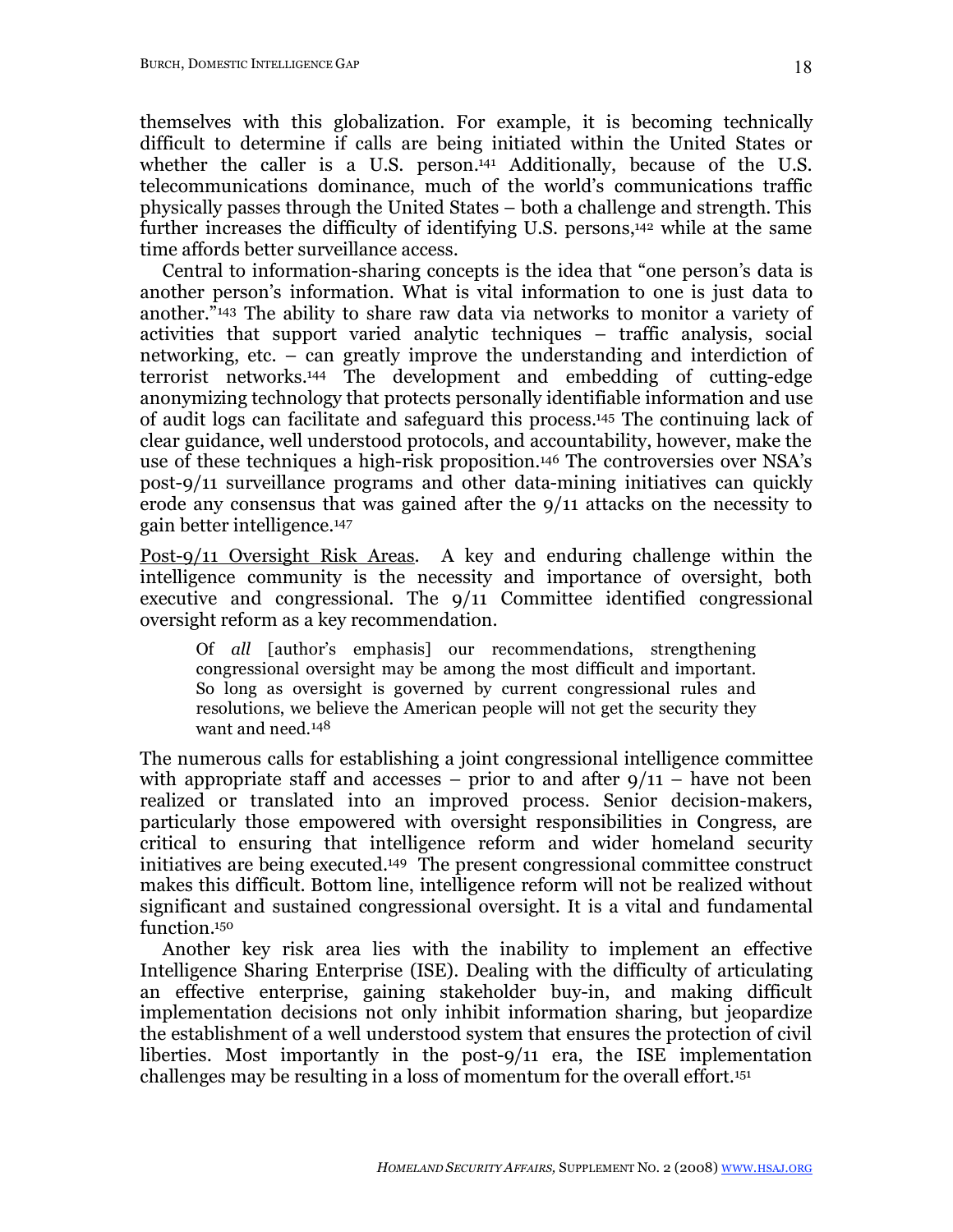Lastly, the state and local homeland security response since 9/11 also represents a challenge. State and local fusion centers are recognized as valuable partners in homeland security and ideally should be networked into a larger framework.152 The critical oversight issue is that most fusion centers are not operating under specific or recognized legal authorities.153 Unclear legal guidance can bring into question many of the activities that occur in these centers.

State and local fusion centers also face other oversight challenges. Internal procedures are often informal and are not reflected in standardized processes. Additionally, most of the oversight mechanisms within the center rest solely within the executive function – without independent oversight processes.154 The establishment of governance boards with clear mandates and processes for reviewing information will greatly improve oversight measures at state and local fusion centers.<sup>155</sup>

Effective oversight mechanisms are critical to implementing sound homeland security and intelligence measures. The risk to not implementing oversight procedures can lead to societal "chilling effects." Without proper safeguards and oversight, data inaccuracies, false positives, processing shortfalls, and mission creep issues will become more public and contentious. 156 Any homeland security effort, information sharing strategy, intelligence architecture, or policy that is not accompanied by effective oversight will hamper efforts to "connect the dots." Lack of bipartisan cooperation and support for oversight issues will also inhibit these efforts.157

### **CONCLUSION**

*When we engage in a pursuit, a clear and precise conception of what we are pursuing would seem to be the first thing we need, instead of the last we are to look forward to.*

John Stuart Mill<sup>158</sup>

The End State for Homeland Security and Domestic Intelligence. It is easy for decision-makers and the public to lose sight of the ultimate goal, or end state, given the proliferation of new strategies, directives, and initiatives. It is also understandable for the organizations charged with implementing these initiatives to focus on shorter-term problems and lose sight of the ultimate goal.159 A homeland security strategy that seeks to implement improved intelligence capabilities to address the domestic intelligence gap should address the circumstances and challenges – enduring intelligence issues and post-9/11 realities – while clearly articulating the envisioned end state.

As stated by Steven Biddle: "Ambiguous goals never promote strategic coherence."160 One critique of the *National Strategy for Homeland Security* is that it contains numerous descriptions of major mission areas, outlines goals and initiatives, and includes suggested policies and objectives, yet falls short of "connecting the dots in a way that conveys a strategy."161 In other words, the envisioned end state is not defined or well understood. Although the strategy was updated in October 2007 and identifies concerns over home-grown Islamic radicalization,162 there is very little new language that conveys a vision. This continued ambiguity results in unclear and disjointed approaches to resolving the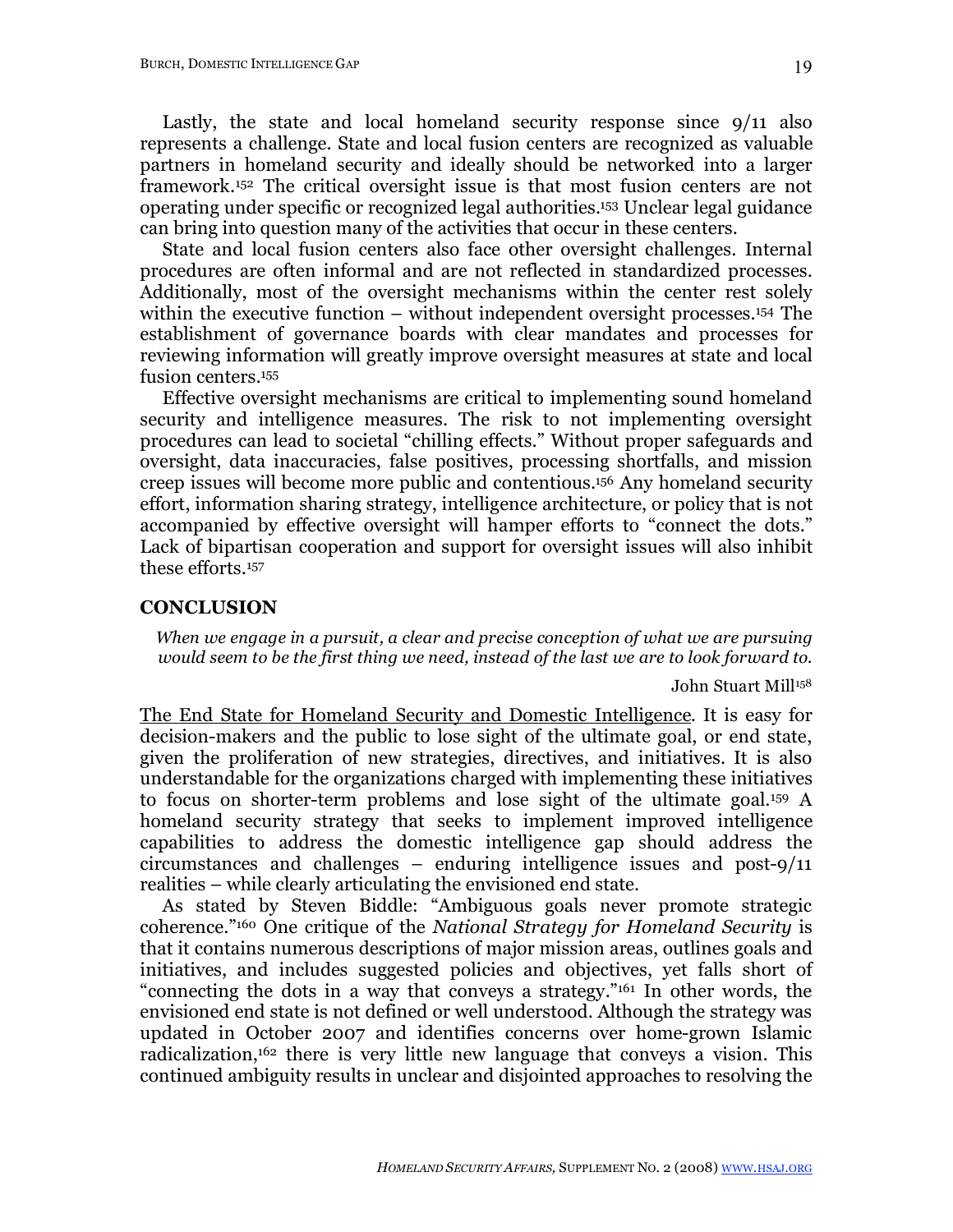nation's domestic intelligence issues within the larger homeland security initiatives.

Accomplishments since 9/11. Despite this lack of clarity, decision-makers can point to an impressive list of accomplishments. The intelligence community now has an undisputed head: the DNI. The creation of DHS has consolidated multiple organizations that were only loosely connected with homeland security issues prior to 9/11. The NCTC – chartered to fuse foreign and domestic intelligence – has been institutionalized. Intelligence reform has focused on revamping the FBI, and information sharing has been enshrined as part of an independent strategy and an ISE.163 Most importantly, the United States has not been attacked.

The absence of a successful terrorist attack, however, should not be the primary measure of success. Terrorist threats to the United States have been thwarted since 9/11. The true measure, however, of what has been accomplished since 9/11 is the degree to which progress – organizational, process development, and technological – has been made towards making the nation more secure. At the most fundamental level, have these changes afforded a better approach to identify and thwart terrorist attempts to attack the homeland, or have the attempts been thwarted in spite of any changes?

It can be argued that measuring that progress is difficult because the government's response has been disjointed and incomplete.164 The lack of a clearly understood end state contributes further to this difficulty. All that said, progress has been made and the nation can point to some areas of success in developing a sound domestic intelligence capability while addressing some of the enduring issues that have faced the intelligence community since 1947.

First, after more than fifty years of trying, there is finally an undisputed head of the intelligence community. The intelligence community is a large and complex endeavor that requires strong leadership. The DNI is the necessary institutional mechanism to provide this leadership. The DNI's effectiveness will continue to depend on the actual span of control that he exercises, the extent to which he can direct resources, and the ability to counter organizational opposition and friction within the beltway. The DNI must also develop the following critical capabilities:

- The ability to identify and understand problems quickly while considering the long view on implementation issues. Quick fixes usually result in implementation failures.
- Improved and sustained analytic quality an endemic intelligence issue.
- Effective information sharing.<sup>165</sup>

Second, intelligence needs to be reconceptualized versus reorganized.166 The development of state and local fusion centers was not a federal phenomenon, but rather an initiative undertaken at the sub-federal level. The inability to effectively incorporate this initiative, network the capability, ensure the two-way sharing of information, and, most importantly, sustain these initiatives over time will result in reverting to business as usual – a hierarchical intelligence community typified by large bureaucracies, centered in the beltway, and cut off from its customer base. Additionally, other innovative approaches need to be incorporated. For example, the creation of the Directorate of Science & Technology within DHS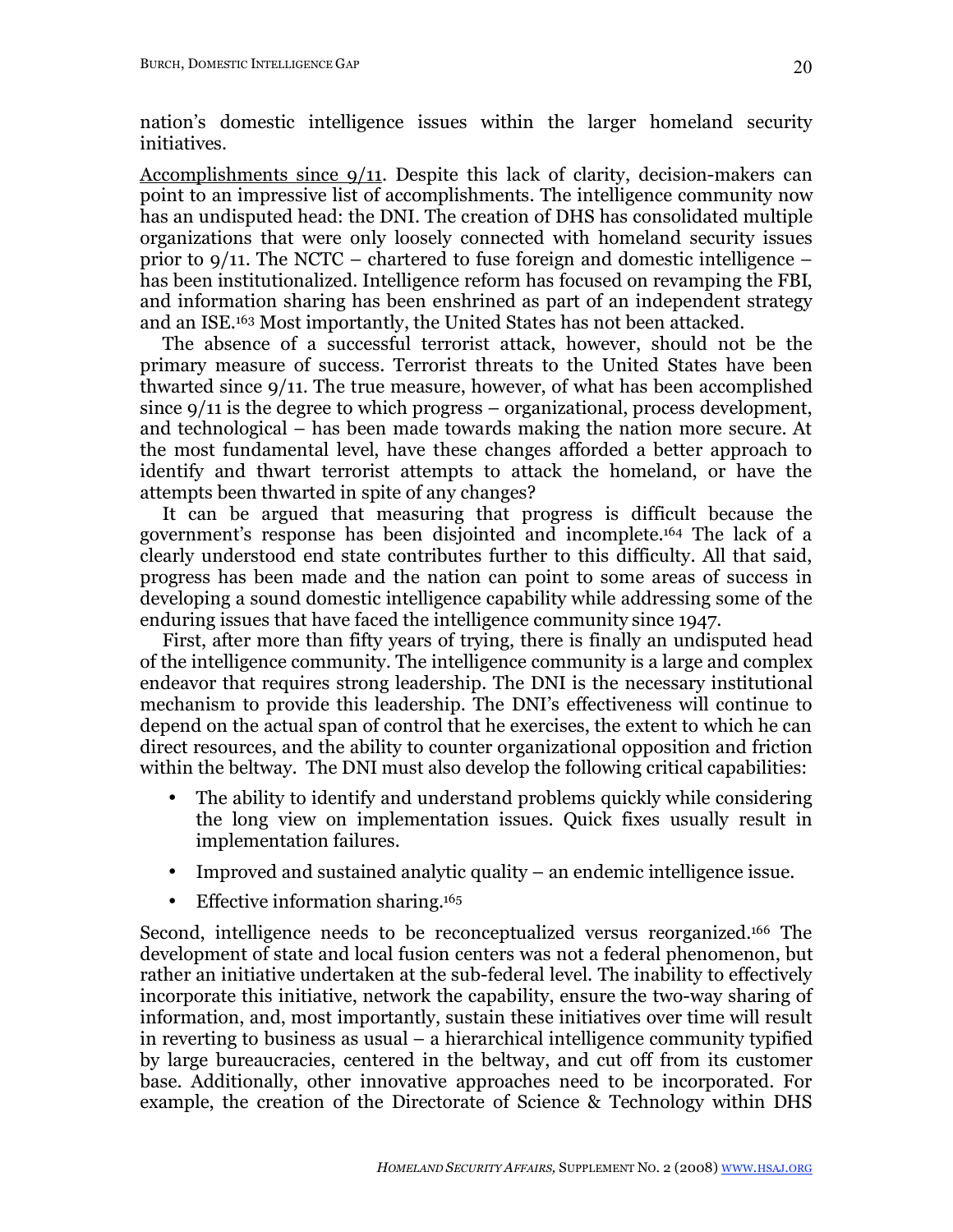envisioned capitalizing on a significant American strength – the scientific community. This organization has largely been underutilized and disconnected from wider homeland security efforts.167

Third, the establishment of an ISE headed by the DNI represents another unique effort. Extending the intelligence enterprise – beyond the traditional intelligence community players – based on trusted partnerships and networks can result in enormous dividends in the future. The key factors in realizing this objective are the dedication of sufficient resources, maintaining senior-level scrutiny, and sustaining the implementation effort over time.

Lastly, the passage of the USA PATRIOT Act represented a necessary legislative step to breaking down the information-sharing barriers between law enforcement and intelligence – characterized as the "wall."168 The corresponding policy and practical guidelines for applying this legislation at the organizational level have not been developed. While changes in policy typically lag behind the implementation of technology,169 a real danger exists of jeopardizing the use of the tools afforded by the legislation due to unclear guidance, misperceptions, and concerns over domestic surveillance. To highlight the PATRIOT Act's impact, one state agency individual stated that the legislation "had not impacted his agency's internal guidelines in any way."170 This is unsatisfactory seven years after 9/11.

Defining the End State. Defining an end state for the conduct of domestic intelligence activities is a difficult proposition. On an organizational level, the envisioned end state must seek to address the linkages between the largely hierarchical and beltway-centric intelligence apparatus with the newer initiatives of state and local fusion centers. Simply superimposing traditional intelligence mechanisms and their extensions – Field Intelligence Groups and Joint Terrorism Task Forces – on state and local initiatives, without considering process development and technological implementation, results in falling short of the envisioned goal for homeland security. Will state and local fusion centers serve as the lead elements in the homeland security enterprise? Will domestic intelligence initiatives revert to a federal-only enterprise? These are key questions that decision-makers need to resolve. Intelligence reforms that do not look beyond the symptomatic issues and delve into the harder questions will result in disjointed approaches to domestic intelligence.171 As James Carafano states:

Policymakers must carefully consider a strategy before acting. Winning a long war requires a strategy to keep America safe, free, and prosperous a "lifeline of a guiding idea" to focus effort, attention, and resources in pursuit of national objectives.172

The Murphy Commission (1975) offered three standards of performance for the intelligence community that remain true for the post-9/11 era. They are:

- Intelligence must respond to the evolving needs of decision-makers.
- Intelligence must function within economic constraints.
- Intelligence must operate in a way that maintains public confidence.<sup>173</sup>

First, the envisioned end state for domestic intelligence – and the larger community – should be one that is flexible and capable of meeting evolving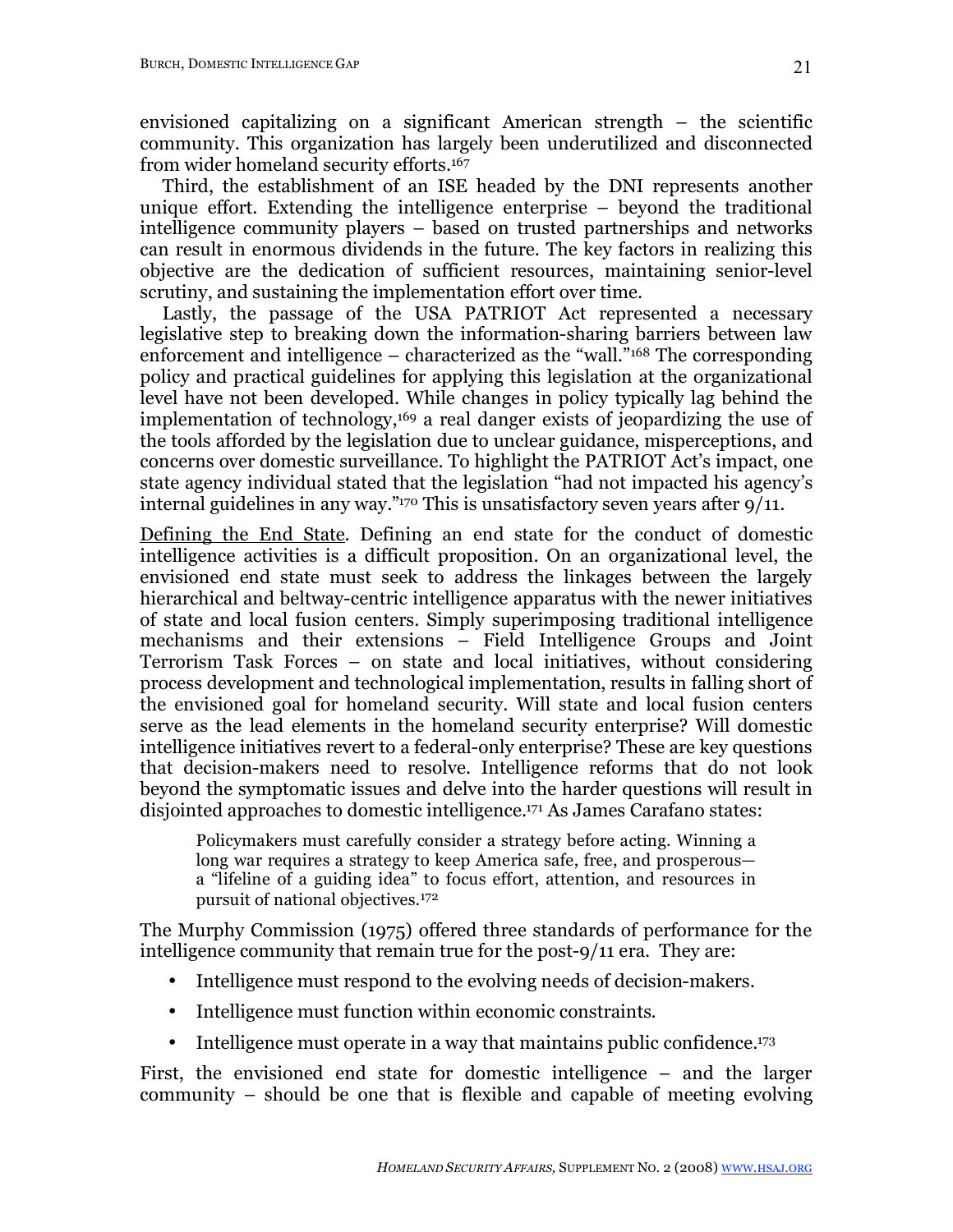needs. For the shorter term, is the community postured to meet the possible growth and radicalization of home grown cells? The attacks in Madrid (2004) and London (2005) should dispel the notion that fighting terrorists in Afghanistan and Iraq make us totally secure in the homeland.174 For the longer term, is the community postured to meet new homeland threats? Drawing on the United Kingdom's experience, Military Intelligence Five  $(MI_5)$  – their premier domestic intelligence agency – was postured historically to combat the Irish Republican Army (IRA). Was MI5 postured for, and did the organization anticipate the problems with, an increase in Islamic radicalism in the United Kingdom – a radicalization that had occurred over a period of decades? More importantly, if the threat was recognized, was there sufficient political will to meet the rising threat? Intelligence flexibility and adaptability coupled with the need for policy-level decisions and solutions must be factored into any envisioned end state.

Second, economic considerations and constraints are realities that cannot be assumed away. To reiterate the finding of the Intelligence Survey Group, a "blank check" will not suffice. Another admonition of the 9/11 Commission was the danger of pork-barrel politics and spending.175 Lamentably, pork-barrel spending has risen significantly since  $9/11$ . In FY1999, there were 1,000 pork-barrel projects contained in thirteen appropriations bills.176 In FY2006, there were 9,963 pork-barrel projects contained in eleven appropriations bills totaling approximately \$29 billion.177 Although the level of pork spending lessened in FY2007, continued high levels of pork spending will limit intelligence initiatives and recapitalization efforts. Current deficit spending also leaves little flexibility to pursue ambitious initiatives across multiple fronts. As one report said regarding the state of federal budget deficits: "[B]y 2030 absent changes in the structure of Social Security and Medicare, there would be virtually no room for any other federal spending priorities, including national defense, education, and law enforcement."178 Any ability to sustain current intelligence reforms and capabilities – capabilities and proficiencies that cannot be built overnight $179$  – will be undermined by economic realities.

Lastly, public confidence must be maintained. Although effective oversight mechanisms are integral to improving public confidence, the issue is much larger. The public must be engaged to effectively prepare and respond to events. The inability to articulate an effective public engagement strategy results in the loss of confidence.180 Implementing quick fixes in accordance with election timelines is also a disservice to the public.181 Conversely, the inability to deal with substantive issues due to gridlock and inertia results in further loss of public confidence.182 Garnering public support and implementing the oversight mechanisms to maintain that support and oversee intelligence efforts will result in greater social stability – the necessary ingredient for sustaining any effort over a long period.

Articulating an end state that accounts for intelligence flexibility, consideration of economic realities, and strategies that promote public confidence will contribute greatly to aligning current efforts and initiatives. It will also provide the framework for scoping the necessary transformation efforts – organizational approaches, process development, and technological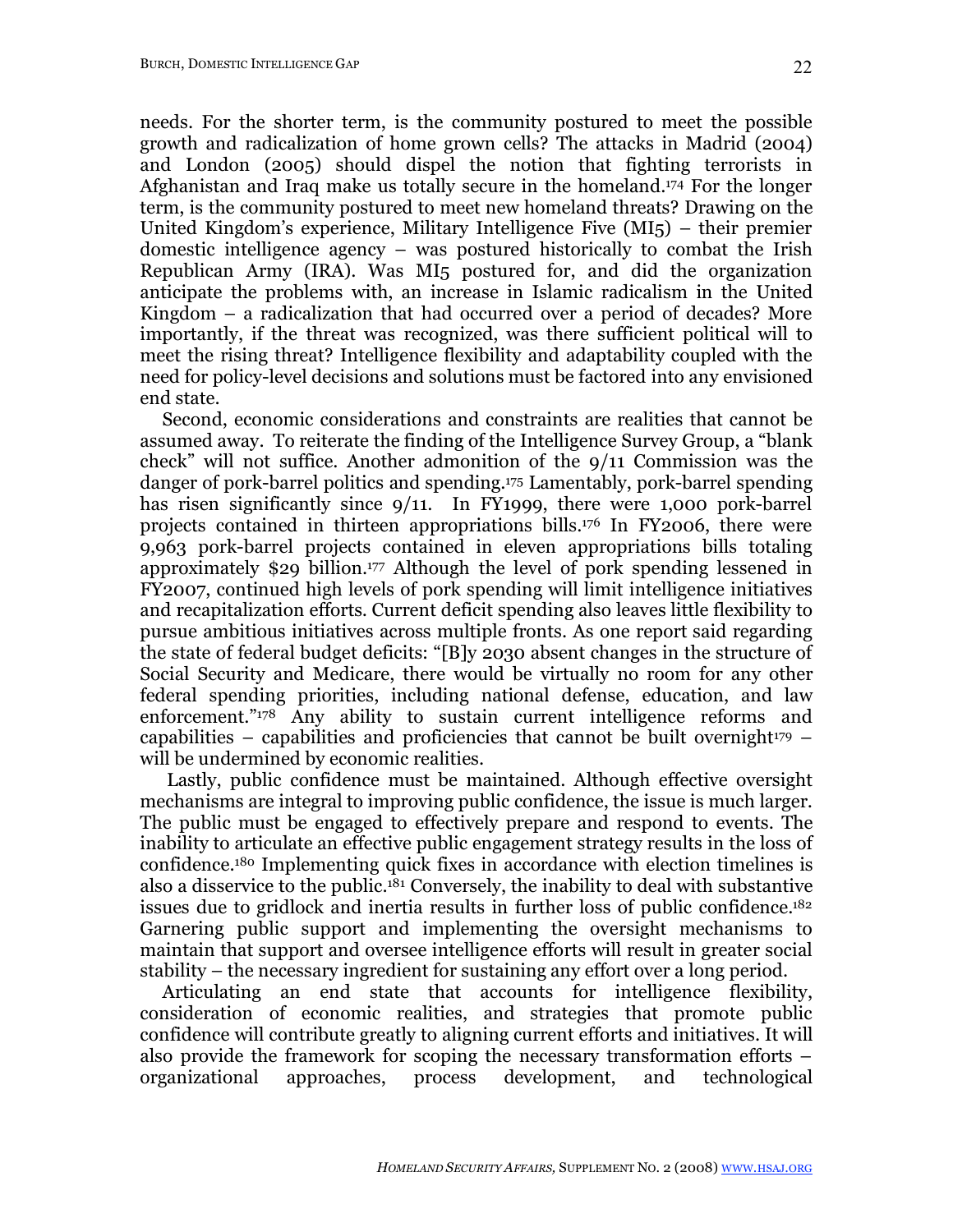implementation issues – to achieve the envisioned goal of homeland security within the larger confines of a grand strategy.

Managing Transformation. The development of national strategies and directives without articulating the practical steps necessary to fulfilling those strategies results in an increasingly disjointed approach. Under these circumstances, "the possibility of strategic failure increases as the gap between strategy and capability widens."183 It is further compounded by the lack of a defined end state.

As identified by Deborah Barger, successful transformation has three common elements:

- A period for stakeholders to focus on the issue.
- A group of reformists that organize and manage a new idea.
- A method to evaluate change.<sup>184</sup>

The time to focus on developing a viable domestic intelligence capability is now. The 9/11 attacks represented a strategic event and *mandate for change*. The window of opportunity to effect meaningful change begins to close as we move away from the events of 9/11. At the strategic level, the intelligence community failed to reorganize and reengineer itself after the Cold War. This was in large part due to the inability of policy-makers to clearly articulate national security interests.185 In the post-9/11 environment, business as usual will result in another missed opportunity.

While there are multiple stakeholders, there are three critical groups that are integral to transformation. The reformist elements in these groups need to recognize that a window of opportunity exists, but that the window is closing. The first is the DNI – the responsible party and titular head of the intelligence community. The DNI must take control of transformation. Although several obstacles continue to limit the DNI's authority, it is the organizational body within the intelligence community that must align the disparate federal elements involved in domestic intelligence under a common vision.

Second, Congress must oversee transformation efforts and change. Although the *Goldwater-Nichols Act* is viewed by some as a fluke,186 the passage of that legislation and subsequent follow-on congressional steps to oversee change did result in transforming the military to make it a joint-capable fighting force. The strategic window of opportunity still exists for implementing further intelligence reforms. The real danger exists, however, that Congress will drift off course.187

The third group of stakeholders are the state and local fusion centers. These centers are closer to the constituents they serve. The development of these centers is also a unique approach to developing a domestic intelligence capability. Continued advocacy for developing this capability will be necessary to effect true reforms. The danger to this effort is the uncertainty as to whether it can be sustained.

Lastly, the method to evaluate change is contingent on the efficiency of the oversight mechanisms to oversee and manage change. Does the DNI possess the span of control and the necessary executive oversight mechanisms to manage the disparate and often competitive elements within the intelligence community? Does the DNI possess the sufficient political clout and authority to effect change?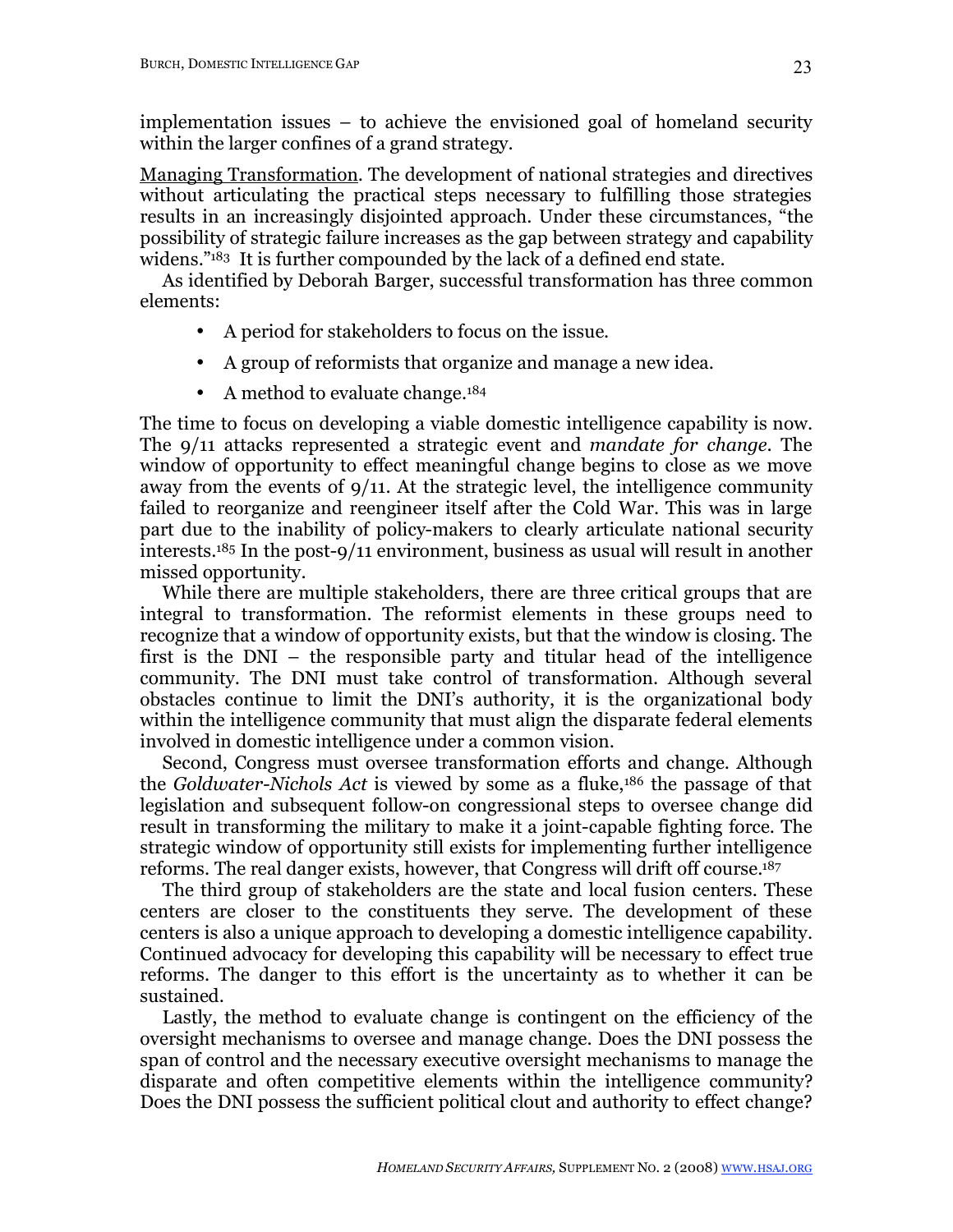Has Congress reformed its committee system for exercising oversight? Will state and local fusion centers operate as part of a loosely organized and haphazard approach to homeland security? The reform and effectiveness of the oversight mechanisms are directly linked to managing transformation and evaluating change.

*LCDR James Burch has been in the Navy for nineteen years and is currently assigned to U.S. Northern Command. From 1998-2000, Burch was assigned to the National Security Agency and subsequently participated in Operation NOBLE EAGLE and IRAQI FREEDOM with the GEORGE WASHINGTON Battle Group. Burch is a graduate of the U.S. Merchant Marine Academy. He holds two master degrees; one in national strategic studies (homeland security) from the Naval Postgraduate School and the other in history.*

http://www.gpoaccess.gov/serialset/creports/pdf/fullreport\_errata.pdf. Testimony provided to the Joint Inquiry revealed that the FBI had not conducted an assessment of the terrorist threat facing the United States.

<sup>4</sup> Office of the President, *National Strategy for Homeland Security* (Washington DC: GPO, July 2002), vii, http://www.whitehouse.gov/homeland/book/nat\_strat\_hls.pdf.

<sup>5</sup> U.S. Congress, Senate, *Intelligence Reform and Terrorism Prevention Act of 2004*, Public Law 108-458 (Washington DC: GPO, December 17, 2004), 3644, http://frwebgate.access.gpo.gov/cgibin/getdoc.cgi?dbname=108\_cong\_public\_laws&docid=f:publ458.108.pdf. Section 101(a) established the Office of the DNI. The act also codified the NCTC; Congressional Research Service, *FBI Intelligence Reform Since September 11, 2001: Issues and Options for Congress*  (Washington DC: The Library of Congress, August 4, 2004), 5-6; http://www.fas.org/irp/crs/RL32336.pdf.

<sup>6</sup> The development of the *National Strategy for Information Sharing* and the creation of the Information Sharing Enterprise (ISE) under the DNI emphasize this point; United States Government Accountability Office, *Homeland Security: Preliminary Information on Federal Actions to Address Challenges Faced by State and Local Fusion Centers*, GAO-07-1241T (Washington, DC: September 27, 2007), 4, http://www.gao.gov/new.items/d071241t.pdf. There are approximately fifty-eight fusion centers.

<sup>7</sup> James Burch, "A Domestic Intelligence Agency for the United States? A Comparative Analysis of Domestic Intelligence Agencies and Their Implications for Homeland Security." *Homeland Security Affairs* III, no. 2 (June 2007), 1, http://www.hsaj.org/pages/volume3/issue2/pdfs/3.2.2.pdf.

<sup>8</sup> Williamson Murray and Allan R. Millet, eds., *Military Innovation in the Interwar Period* (Cambridge University Press, 1996), 3. Murray and Millet identify changes to organization,

<sup>1</sup> Steven D. Biddle, "American Grand Strategy After 9/11: An Assessment," *Strategic Studies Institute* (April 2005): 18. http://www.carlisle.army.mil/ssi.

<sup>2</sup> B.H. Liddell Hart, *Strategy* (New York: Frederick A. Praeger, Inc., 1968), 335-336.

<sup>3</sup> National Commission on Terrorist Attacks upon the United States, *The 9/11 Commission Report* (New York: W.W. Norton & Company, 2003), 408; U.S. Congress, House, Permanent Select Committee on Intelligence and Senate Select Committee on Intelligence, *Report of the Joint Inquiry into the Terrorist Attacks of September 11, 2001*, 107th Congress, 2nd Session, December 2002, S. Rept. No. 107-531, H. Rept. No. 107-792, 45,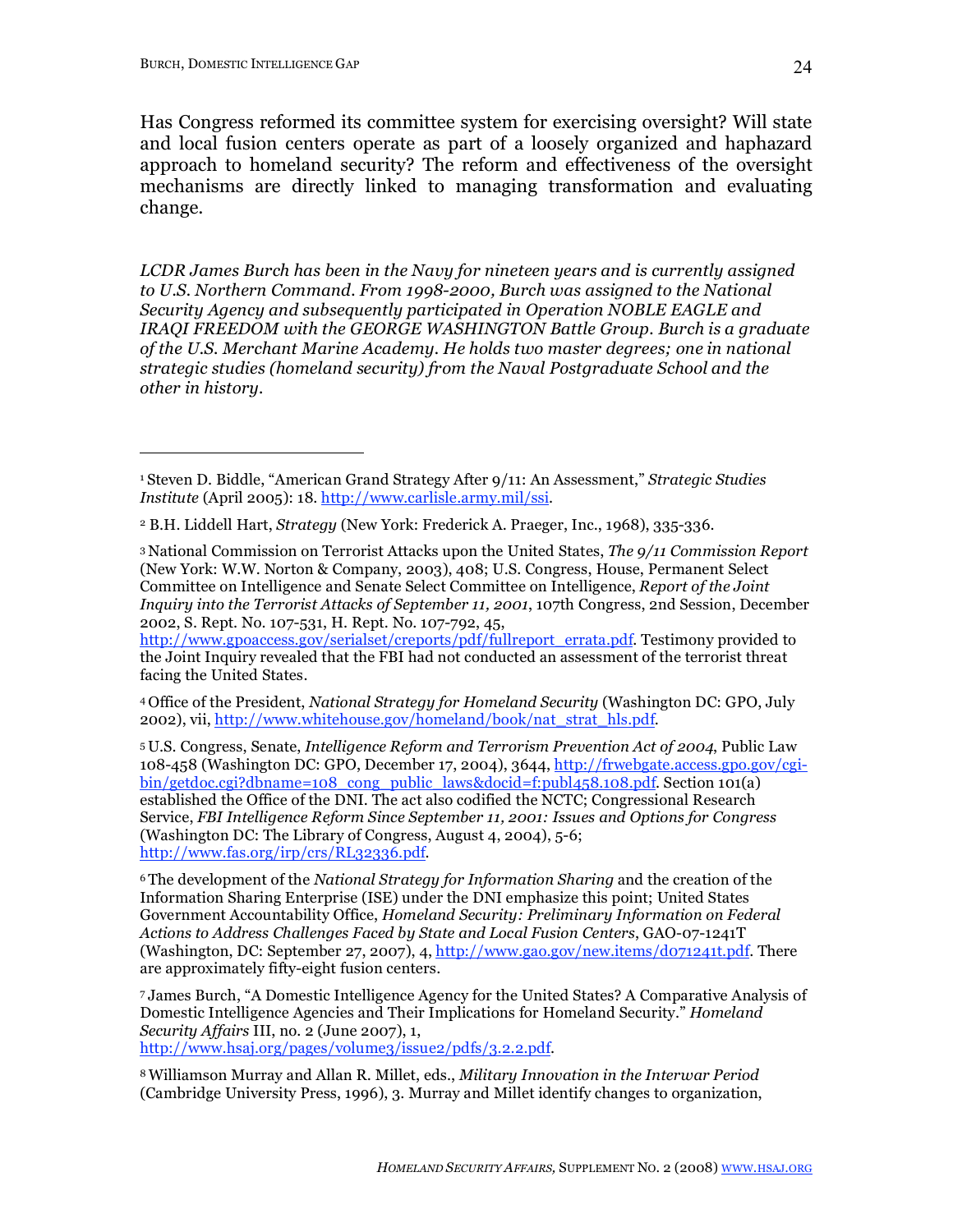doctrine (i.e. processes) and technology as the key elements to successful innovation; commonly known as "transformation" in today's vernacular.

<sup>9</sup> Intelligence Survey Group, *The Intelligence Problem in the United States*, Chapter I (Washington DC: National Security Council, January 1, 1949), 18; Intelligence Survey Group, *The Responsibility of the Central Intelligence Agency for the Coordination of Intelligence Activities*, Chapter IV (Washington DC: National Security Council, January 1, 1949), 41; http://foia.state.gov/documents/cia/3f33.PDF.

10 Bruce D. Berkowitz, "Information Age Intelligence," *Foreign Policy* (Summer 1996): 41-2.

11Congressional Research Service, *Proposals for Intelligence Reorganization, 1949-2004*, RL32500 (Washington, DC: Library of Congress, August 4, 2004), 1, http://www.fas.org/irp/crs/RL32500.pdf.

<sup>12</sup> Intelligence Survey Group, *The Intelligence Problem in the United States,* Chapter IV, 41.

13 James Schlesinger, *A Review of the Intelligence Community* (Washington DC: National Security Council, March 10, 1971), 29-31, http://www.gwu.edu/~nsarchiv/NSAEBB/NSAEBB144/document%204.pdf.

14 The growth of the Defense Intelligence Agency (DIA), the National Security Agency (NSA), the National Reconnaissance Center (NRO), the National Photo Interpretation Center (NPIC), the Defense Mapping Agency (DMA), and individual military intelligence services under the DoD to operate complex collection systems and military operations limited the DCIs' ability to manage the entire intelligence community.

<sup>15</sup> Congressional Research Service, *Proposals for Intelligence Reorganization, 1949-2004*, 5.

16 Intelligence Survey Group, *The Organization and Administration of the Central Intelligence Agency*, Chapter III (Washington DC: National Security Council, January 1, 1949), 36-38, http://foia.state.gov/documents/cia/3f32.PDF.

<sup>17</sup> Schlesinger, *A Review of the Intelligence Community,* 22.

<sup>18</sup> Intelligence Survey Group, *Organization and Administration of the CIA,* Chapter IV, 54.

19 Schlesinger, *A Review of the Intelligence Community,* 4-5.

<sup>20</sup> Intelligence Survey Group, *The Responsibility of the Central Intelligence Agency for National Intelligence Estimates*, Chapter V (Washington DC: National Security Council, January 1, 1949), 75, http://foia.state.gov/documents/cia/3f34.PDF.

21 Congressional Research Service, *Proposals for Intelligence Reorganization, 1949-2004*, 11.

<sup>22</sup> Intelligence Survey Group, *Comments by the Central Intelligence Agency on the Conclusions and Recommendations of the Report to the National Security Council* (Washington DC: National Security Council, February 28, 1949), 15, http://foia.state.gov/documents/cia/3de0.PDF.

23 Congressional Research Service, *Proposals for Intelligence Reorganization, 1949-2004*, 7.

<sup>24</sup> Schlesinger, *A Review of the Intelligence Community,* 20.

<sup>25</sup> Ibid., 25-27.

<sup>26</sup> Most notably the draft *National Intelligence Reorganization and Reform Act* (1978), Admiral Turner's intelligence proposals (1985), and the draft Boren-McCurdy legislation (1992).

<sup>27</sup> Intelligence Survey Group, *Comments by the Central Intelligence Agency*, 5.

<sup>28</sup> Congressional Research Service, *A Joint Committee on Intelligence and Alternatives: Proposals from the 9/11 Commission and Others*, RL32525 (Washington DC: Library of Congress, February 15, 2007), 1, http://www.fas.org/sgp/intel/RL32525.pdf.

29 Ibid., 5.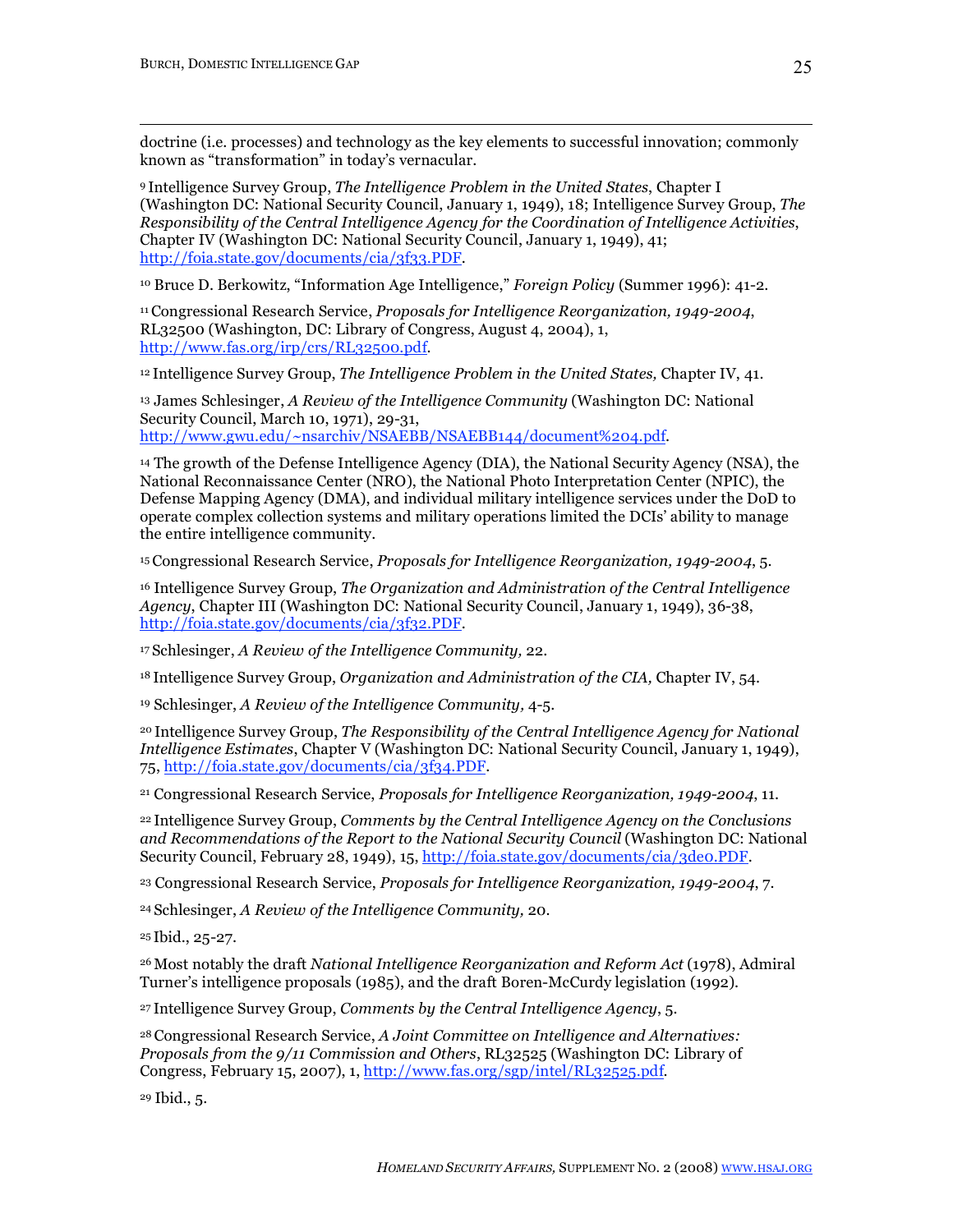<sup>30</sup> Congressional Research Service, *Proposals for Intelligence Reorganization, 1949-2004*, 2.

31 Ibid., 12.

 $\overline{a}$ 

<sup>32</sup> E. Drexel Godfrey, Jr., "Ethics and Intelligence," in *Strategic Intelligence: Windows Into a Secret World* (Los Angeles, CA: Roxbury Publishing Company, 2004), 401-402. Godfrey offers an excellent case study on the CIA's Operation Chaos – its involvement into investigating communist influence into student groups and pressure from the Executive Branch to the CIA to "turn over every rock."

<sup>33</sup> Commission of the Government for the Conduct of Foreign Policy (The Murphy Commission), *The Organization of Intelligence*, Chapter VII (Washington DC: GPO, June 1975), 99, http://www.gwu.edu/~nsarchiv/NSAEBB/NSAEBB144/document%209.pdf. Commission on CIA Activities Within the United States (The Rockefeller Commission), *External Controls*, Chapter 7 (Washington DC: GPO, June 6, 1975), 81, http://www.historymatters.com/archive/church/rockcomm/pdf/RockComm\_Chap7\_External.pdf. The Rockefeller Commission also recommended a Joint Congressional Committee for Intelligence Oversight.

34 Congressional Research Service, *Proposals for Intelligence Reorganization, 1949-2004*, 21-25.

35 Congressional Research Service, *A Joint Committee on Intelligence and Alternatives*, 2.

<sup>36</sup> Robert M. Gates, *Statement by the Director of Central Intelligence on Change in the CIA and the Intelligence Community* (Washington DC: April 1, 1992), 5, http://www.gwu.edu/~nsarchiv/NSAEBB/NSAEBB144/document%2018.pdf

37 Ernest R. May, "Intelligence: Backing into the Future," *Foreign Affairs* 71, no.3 (Summer 1992): 64.

<sup>38</sup> Ibid., 64.

39 U.S. Senate, Senate Select Committee on Intelligence, *Explanatory Statement: Intelligence Reorganization Act of 1992* (Washington DC: 1992), 1. http://www.gwu.edu/~nsarchiv/NSAEBB/NSAEBB144/document%2017.pdf.

40 May, "Intelligence," 68.

<sup>41</sup> David Jablonsky, Ronald Steele, Lawrence Korb, Morton H. Halperin, and Robert Ellsworth, "U.S. National Security: Beyond the Cold War," *Strategic Studies Institute* (July 26, 1997): 25, http://www.strategicstudiesinstitute.army.mil/pdffiles/pub319.pdf.

42 Berkowitz, "Information Age Intelligence," 40.

<sup>43</sup> May, "Intelligence," 69.

<sup>44</sup> Berkowitz, "Information Age Intelligence," 42.

<sup>45</sup> Congressional Research Service, *Sharing Law Enforcement and Intelligence Information: The Congressional Role*, RL33873 (Washington DC: Library of Congress, February 13, 2007), 3-4, http://www.fas.org/sgp/crs/intel/RL33873.pdf.

<sup>46</sup> U. S. House of Representatives, Permanent Select Committee on Intelligence, *IC21: The Intelligence Community in the 21st Century*, Chapter XIII: Intelligence and Law Enforcement, 104th Congress (April 9, 1996), 2,

http://www.access.gpo.gov/congress/house/intel/ic21/ic21013.html.

<sup>47</sup> May, "Intelligence," 71.

48 Congressional Research Service, *Proposals for Intelligence Reorganization, 1949-2004*, 31.

49 National Commission on Terrorism (the Bremmer Commission), *Countering the Changing Threat of International Terrorism*, 105th Congress (June 7, 2000), 15, http://www.gpo.gov/nct/nct7.pdf.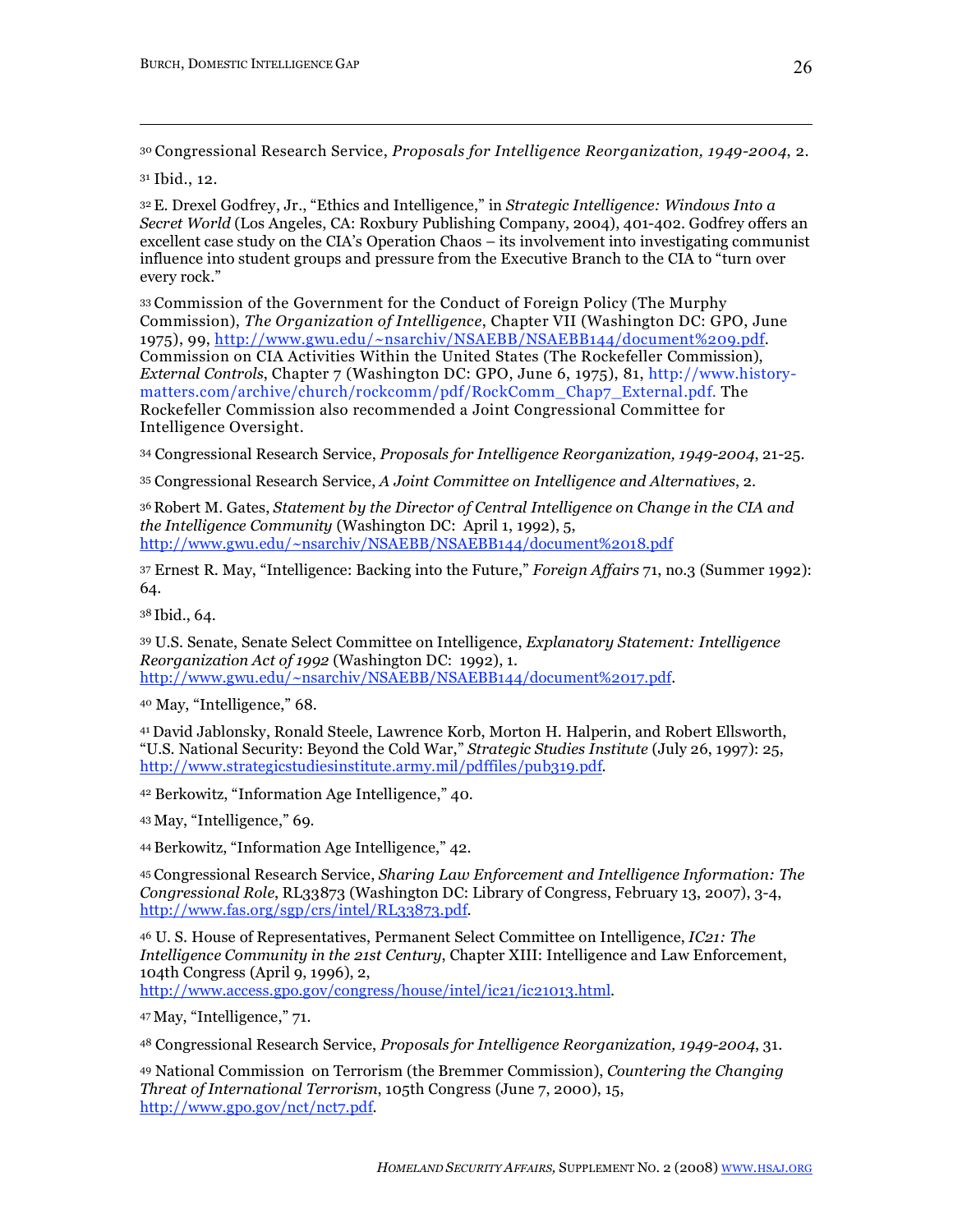<sup>50</sup> Congressional Research Service, *Sharing Law Enforcement and Intelligence Information*, 10.

51 May, "Intelligence," 71.

<sup>52</sup> U.S. House of Representatives, *IC21: The Intelligence Community in the 21st Century*, Chapter XV: Congressional Oversight, 104th Congress (April 9, 1996), 6, http://www.access.gpo.gov/congress/house/intel/ic21/ic21015.html.

53 Berkowitz, "Information Age Intelligence,"46.

54 U.S. Commission on National Security for the 21st Century (the Hart-Rudman Commission), *Roadmap for National Security: Imperative for Change*, Phase III (Washington DC: GPO, February 15, 2001), xiv-xviii, 124, http://www.fas.org/man/docs/nwc/phaseiii.pdf.

<sup>55</sup> Ibid., 45.

 $\overline{a}$ 

<sup>56</sup> *The 9/11 Commission Report*, 76.

57 Congressional Research Service, *Intelligence Issues for Congress*, RL33539 (Washington DC: Library of Congress, October 19, 2007), 9, http://www.fas.org/sgp/crs/intel/RL33539.pdf.

<sup>58</sup> *The 9/11 Commission Report*, 344-346. There were several intelligence indicators revealing Al Qaeda's interest in using airliners laden with explosives as weapons of mass effects. Additionally, NORAD planners had explored the possibility of having to interdict hijacked aircraft under these particular circumstances. These indicators and planning, however, did not translate to wider processes and techniques to combat the issue.

59 Julianne Smith and Thomas Sanderson, eds, *Five Years After 9/11: An Assessment of America's War on Terror* (Washington, DC: Center for Strategic and International Studies Press, 2006), 32.

60 Burch, "A Domestic Intelligence Agency," 17.

<sup>61</sup> *The 9/11 Commission Report*, 423-424.

62 Max Weber, *The Theory of Social and Economic Organization*, translated by A.M. Henderson and Talcott Parsons (New York: Oxford University Press, 1947), 329-332.

<sup>63</sup> Department of Defense, *DoD Roles and Missions in Homeland Security* (Washington DC: Defense Science Board, September 2004), 31.

64 Eugene Bardach, "How Do They Stack Up? The 9/11 Commission Report and the Management Literature," *International Public Management Journal* 8, no.3 (2005): 356.

65 Ibid., 352.

<sup>66</sup> Admittedly, there are sound reasons for safeguarding intelligence: to ensure the quality of the data, operational security, counterespionage, and the protection of sources and methods.

<sup>67</sup> Gregory F. Treverton, *The Next Steps in Reshaping Intelligence* (Santa Monica, CA: RAND Corporation, 2005), 9, http://www.rand.org/pubs/occasional\_papers/2005/RAND\_OP152.pdf.

68 Congressional Research Service, *FBI Intelligence Reform Since September 11, 2001: Issues and Options for Congress*, RL32336 (Washington DC: Library of Congress, August 4, 2004), 5-6, http://www.fas.org/irp/crs/RL32336.pdf; Commission on the Intelligence Capabilities of the United States Regarding Weapons of Mass Destruction (the WMD Commission), *Report to the President of the United States* (Washington, DC: GPO, March 31, 2005), 30, http://www.wmd.gov/report/wmd\_report.pdf. The report specifically called for the consolidation of the FBI's counterterrorism and counterintelligence function under the Directorate of Intelligence. It also identified several other shortfalls with the FBI's progress in transforming its organizational culture and intelligence reforms. See Chapter 10 of the report for further details.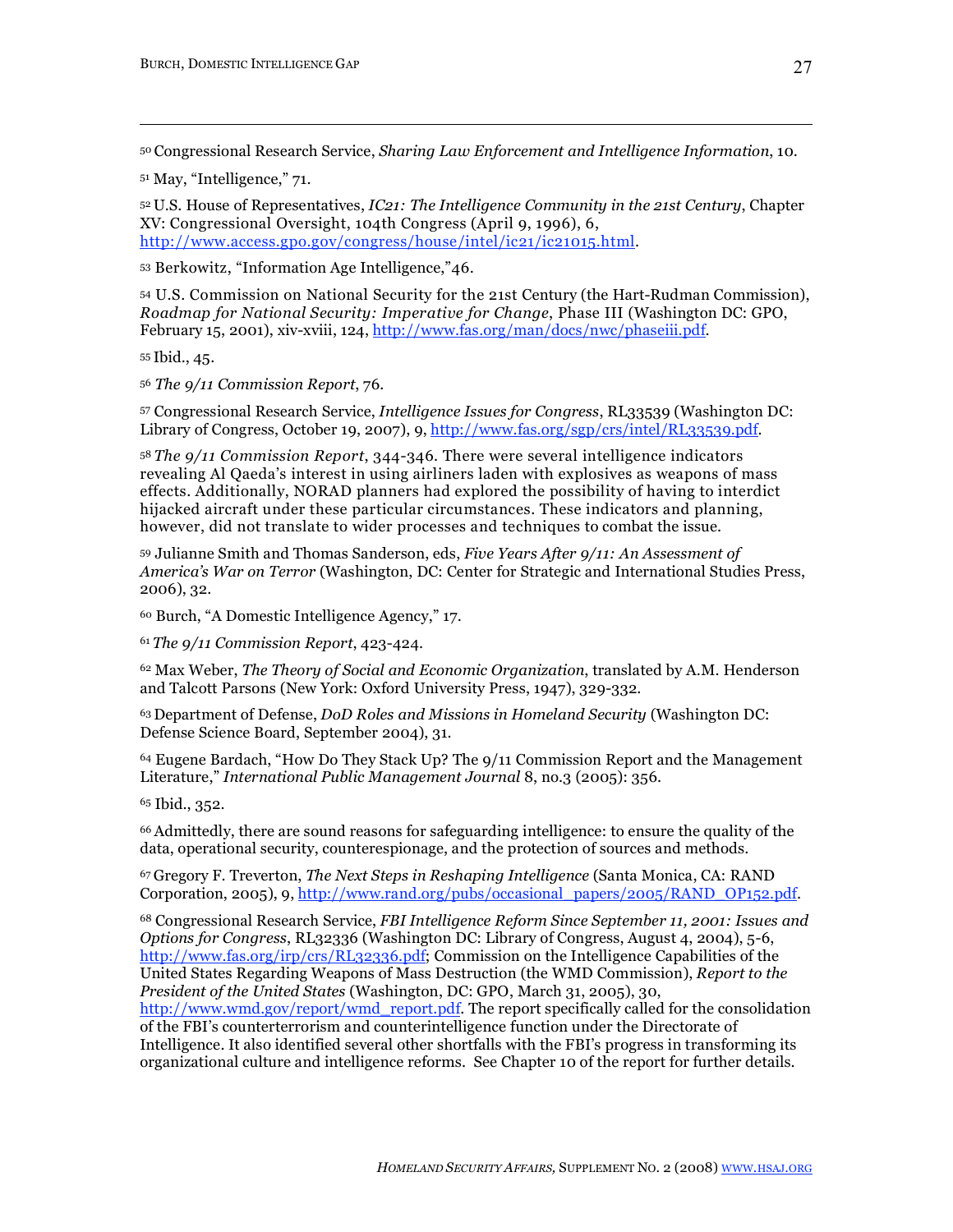69 Congressional Research Service, *Intelligence Reform Implementation at the Federal Bureau of Investigation: Issues and Options for Congress*, RL33033 (Washington DC: Library of Congress, August 16, 2006), 21, http://www.fas.org/sgp/crs/intel/RL33033.pdf.

<sup>70</sup> National Commission on Terrorist Attacks upon the United States, "Reforming Law Enforcement, Counterterrorism, and Intelligence Collection in the United States," *9/11 Commission Staff Statement*, No. 12., 4-5, http://www.policyalmanac.org/world/archive/terrorism\_reforming.pdf.

<sup>71</sup> Department of Justice, Office of Inspector General, *A Review of the FBI's Handling of Intelligence Information Related to the September 11 Attacks* (November 2004), 353, http://www.usdoj.gov/oig/special/0506/final.pdf.

<sup>72</sup> Congressional Research Service, *FBI Intelligence Reform Since September 11, 2001*, 21.

73 Christopher Hood, "Which Organization, Whose Theory? The 9/11 Commission Report and Organization Theory," *International Public Management Journal* 8, no.3 (2005): 392.

74 Bardach, "How Do They Stack Up?" 357.

<sup>75</sup> Congressional Research Service, *A Summary of Fusion Centers: Core Issues and Options for Congress*, RL34177 (Washington DC: Library of Congress, September 19, 2007), 13, http://www.fas.org/sgp/crs/intel/RL34177.pdf.

<sup>76</sup> John Rollins and Tim Connors, *State Fusion Center Processes and Procedures: Best Practices and Recommendations* (New York: Center for Policing Terrorism, 2007), 4.

77 Congressional Research Service, *A Summary of Fusion Centers*, 2.

78 Rollins and Connors, *State Fusion Center Processes,* 1.

79 Director of National Intelligence, *Information Sharing Environment Implementation Plan Security* (Washington DC: Program Manager, Information Sharing Environment, November 2006), 18.

<sup>80</sup> Rollins and Connors, *State Fusion Center Processes,* 7.

<sup>81</sup> Congressional Research Service, *A Summary of Fusion Centers*, 8.

82 U.S. Congress, Senate, Committee on Intelligence, Intelligence Reform Hearing, *Statement of James W. Spears – West Virginia Homeland Security Advisor* (January 25, 2007), 3, http://ftp.fas.org/irp/congress/2007\_hr/012507spears.pdf.

<sup>83</sup> Treverton, *Next Steps in Reshaping Intelligence,* 20.

84 U.S. Congress, Senate, *Intelligence Reform and Terrorism Prevention Act of 2004*, Public Law 108-458 (Washington DC: GPO, December 17, 2004), 3671, http://travel.state.gov/pdf/irtpa2004.pdf. Section 1019 mandates the necessity of incorporating alternative analysis.

85K. Jack Riley, Gregory F. Treverton, Jeremy M. Wilson and Lois M. Davis, *State and Local Intelligence in the War on Terrorism* (Santa Monica, CA: RAND Corporation, 2005), ix, http://www.rand.org/pubs/monographs/2005/RAND\_MG394.pdf.

<sup>86</sup> *The 9/11 Commission Report*, 273-276. The inability to incorporate "local" perspectives was singled out by the 9/11 Commission. Of note, see the discussion regarding the Phoenix Memo and Zacharias Moussaoui.

87 Senate Committee on Intelligence, *Statement of James W. Spears*, 8.

<sup>88</sup> Ibid., 8.

<sup>89</sup> Tom Eucker, "Maintaining Levels of Expertise at Intel," *Knowledge Management Review* (July/August 2007): 28-30.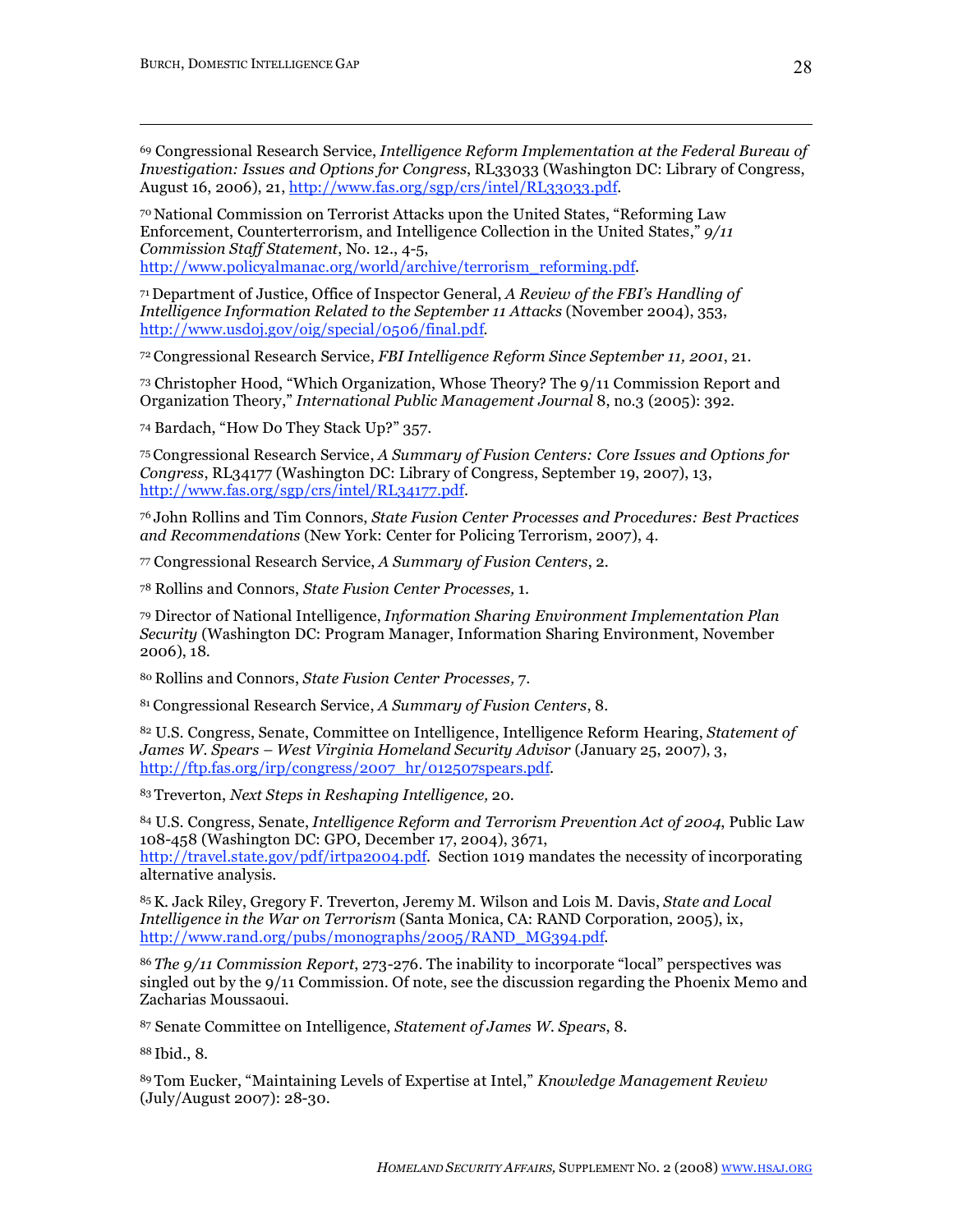90 U.S. Congress, House Committee on Homeland Security, Subcommittee on Intelligence, Information Sharing, and Terrorism Risk Assessment, *Statement of William Harris – Delaware Information & Analysis Center Commander* (May 10, 2007), 3; http://homeland.house.gov/SiteDocuments/20070510132259-40476.pdf.

<sup>91</sup> Department of Defense, *DoD Roles and Missions in Homeland Security*, 42.

<sup>92</sup> Treverton, *Next Steps in Reshaping Intelligence,* 22.

93 Lee S. Strickland, "The Information Shortcomings of 9/11," *Information Management Journal* 38, no.6 (November/December 2004): 37.

<sup>94</sup> The Markle Foundation, *Mobilizing Information to Prevent Terrorism: Accelerating Development of a Trusted Information Sharing Environment*, 3rd Report (July 2006), 30, http://www.markle.org/downloadable\_assets/2006\_nstf\_report3.pdf.

<sup>95</sup> U.S. Congress, Senate Committee on Intelligence, *Statement of James W. Spears*, 7.

96 The Markle Foundation, *Mobilizing Information to Prevent Terrorism*, 53-55.

97 Riley, et al., *State and Local Intelligence,* 38.

<sup>98</sup> Congressional Research Service, *Intelligence Issues for Congress*, 12, http://www.fas.org/sgp/crs/intel/RL33539.pdf.

99 U.S. Department of Justice, Office of the Inspector General, Audit Division, *Follow-Up Audit of the Federal Bureau of Investigation's Efforts to Hire, Train, and Retain Intelligence Analysts*, Audit Report 07-30 (April 2007), iii, http://www.justice.gov/oig/reports/FBI/a0730/final.pdf.

<sup>100</sup> Jane's Intelligence Digest, *To share or not to share, that is the problem* (London: Jane's Information Group, 2006), 3.

101 United States Government Accountability Office, *Information Sharing: The Federal Government Needs to Establish Policies and Processes for Sharing Terrorism-Related and Sensitive but Unclassified Information*, GAO 06-385 (Washington, DC: March 2007), 5, http://www.gao.gov/new.items/d06385.pdf.

<sup>102</sup> Ibid., 5.

<sup>103</sup> Ibid., 26.

104 Jane's Intelligence Digest, *To share or not to share,* 2.

105 U.S. Congress, House Select Committee on Homeland Security, *State and Local Fusion Centers and the Role of DHS* (Washington DC: GPO, September 7, 2006), 13, http://frwebgate.access.gpo.gov/cgibin/getdoc.cgi?dbname=109\_house\_hearings&docid=f:35568.pdf.

<sup>106</sup> Ibid., 18.

<sup>107</sup> Department of Defense Directive, *The National Security Agency and the Central Security Service*, S-5100.2023 (Washington DC: Department of Defense, December 1971), 5, http://www.fas.org/irp/doddir/dod/d5100\_20.pdf.

108Treverton, *The Next Steps in Reshaping Intelligence*, 27.

109 Department of Defense, Office of the Chief Information Officer, *Department of Defense Information Sharing Strategy* (Washington DC: Department of Defense, May 4, 2007), 3, http://www.defenselink.mil/cio-nii/docs/InfoSharingStrategy.pdf.

<sup>110</sup> *Intelligence Reform and Terrorism Prevention Act of 2004*. See Section 1016(a).

<sup>111</sup> *The 9/11 Commission Report*, 80.

112 Ibid., 353.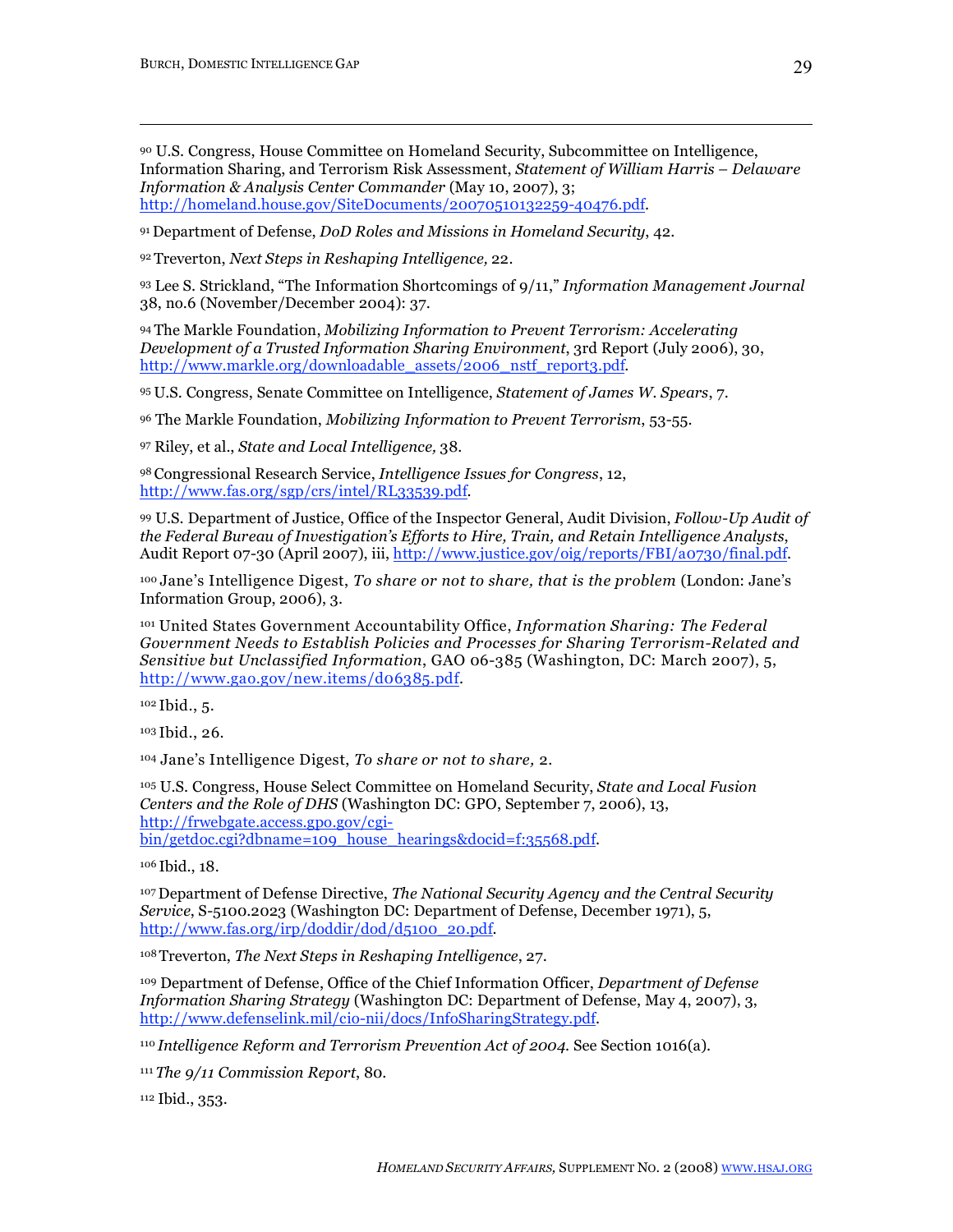113Department of Defense, *DoD Roles and Missions in Homeland Security*, 19.

114 Congressional Research Service, *A Summary of Fusion Centers: Core Issues and Options for Congress*, RL34177 (Washington DC: Library of Congress, September 19, 2007), 5, http://www.fas.org/sgp/crs/intel/RL34177.pdf.

<sup>115</sup> Dana R. Dillon, "Breaking Down Intelligence Barriers for Homeland Security," *The Heritage Foundation: Backgrounder* 1536 (April 15, 2002): 3, http://www.heritage.org/Research/HomelandSecurity/BG1536.cfm.

<sup>116</sup> Berkowitz, "Information Age Intelligence," 42.

<sup>117</sup> Office of the President, *National Strategy for Information Sharing: Successes and Challenges in Improving Terrorism-Related Information Sharing* (Washington DC: GPO, 2007), 2, http://www.whitehouse.gov/nsc/infosharing/NSIS\_book.pdf.

118 The Markle Foundation, *Mobilizing Information to Prevent Terrorism: Accelerating Development of a Trusted Information Sharing Environment*, 3rd Report (July 2006), 49, http://www.markle.org/downloadable\_assets/2006\_nstf\_report3.pdf.

119 Department of Defense, *DoD Roles and Missions in Homeland Security*, 13.

<sup>120</sup> *The 9/11 Commission Report*, 417.

<sup>121</sup> The Markle Foundation, *Mobilizing Information*, 5.

<sup>122</sup> U.S. Congress, Senate, *Homeland Security Act of 2002*, Public Law 107-296 (Washington DC: GPO, November 25, 2002), 2252, http://www.dhs.gov/xlibrary/assets/hr\_5005\_enr.pdf, Section 891; *Intelligence Reform and Terrorism Prevention Act of 2004*, Section 1016.

<sup>123</sup> *Intelligence Reform and Terrorism Prevention Act of 2004*, Section 1016.

<sup>124</sup> Office of the President, *National Strategy for Information Sharing: Successes and Challenges in Improving Terrorism-Related Information Sharing*, 2-3.

125 United States Government Accountability Office, *Information Sharing: The Federal Government Needs to Establish Policies and Processes for Sharing Terrorism-Related and Sensitive but Unclassified Information*, GAO 06-385 (Washington, DC: GPO, March 2007), 12, http://www.gao.gov/new.items/d06385.pdf; Department of Defense, *Department of Defense Information Sharing Strategy*, 11.

<sup>126</sup> Government Accountability Office, *Information Sharing: The Federal Government Needs to Establish Policies and Processes*, 19.

127Congressional Research Service, *A Summary of Fusion Centers: Core Issues and Options for Congress*, RL34177 (Washington DC: Library of Congress, September 19, 2007), 18-19, http://www.fas.org/sgp/crs/intel/RL34177.pdf.

128 Riley, et al., *State and Local Intelligence,* 46.

129 Department of Defense, *Department of Defense Information Sharing Strategy*, 13.

130 Congressional Research Service, *A Summary of Fusion Centers: Core Issues and Options for Congress*, 12, 18.

131 United States Government Accountability Office, *Homeland Security Information Network needs to Be Better Coordinated with Key State and Local Initiatives*, GAO 07-822T (Washington, DC: GPO. May 10, 2007), 5, http://www.gao.gov/new.items/d07822t.pdf.

<sup>132</sup> Department of Homeland Security, Office of the Inspector General, *Homeland Security Information Network Could Support Information Sharing More Effectively*, OIG 06-38 (Washington DC: GPO, June 2006), 11-12, http://www.fas.org/irp/agency/dhs/hsin0606.pdf.

<sup>133</sup> Ibid., 3.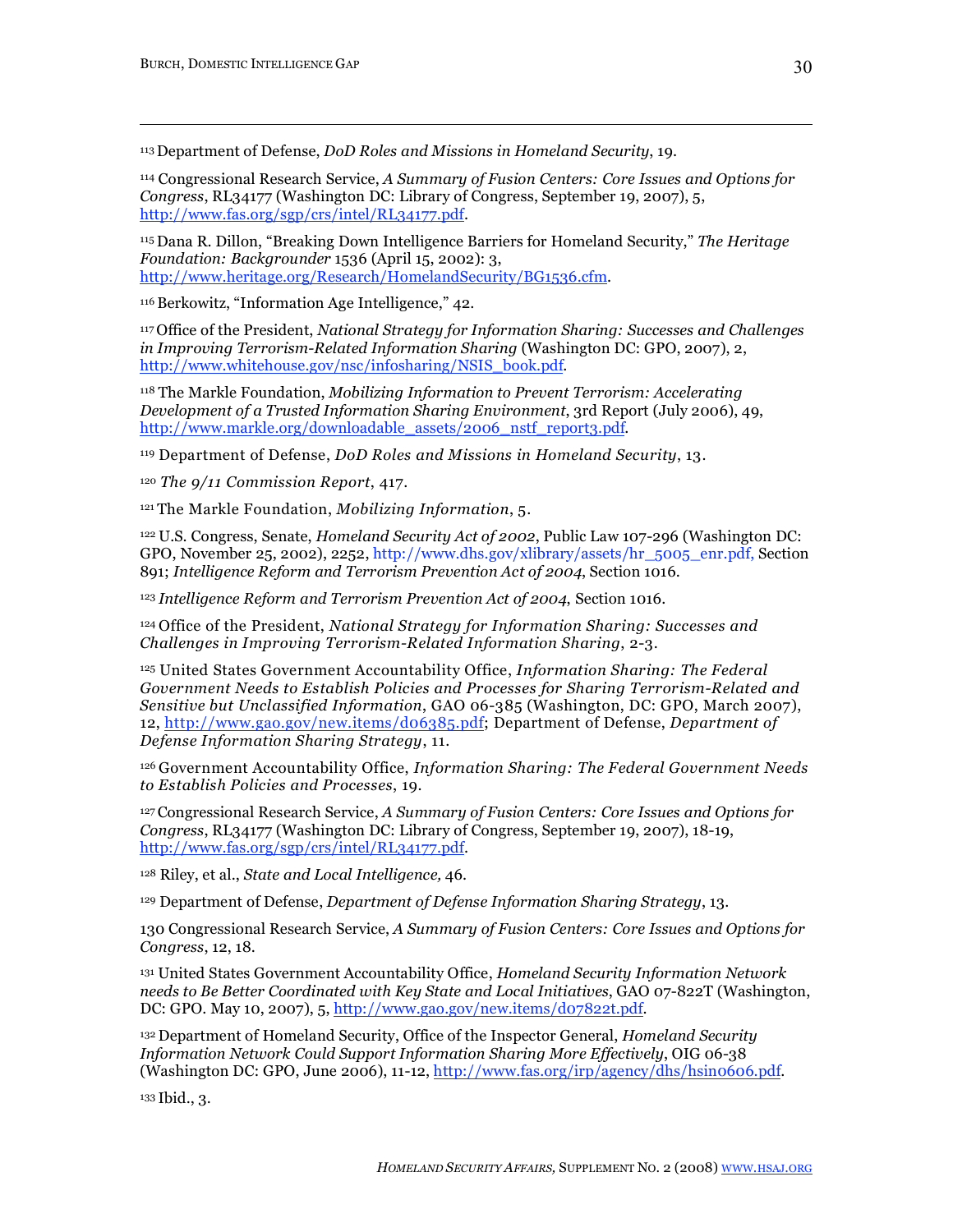<sup>134</sup> Government Accountability Office, *Homeland Security Information Network needs to Be Better Coordinated with Key State and Local Initiatives*, 13.

<sup>135</sup> U.S. Congress, House Committee on Homeland Security, Subcommittee on Intelligence, Information Sharing, and Terrorism Risk Assessment, *Statement of William Harris – Delaware Information & Analysis Center Commander* (May 10, 2007), 3, http://homeland.house.gov/SiteDocuments/20070510132259-40476.pdf.

<sup>136</sup> U.S. Congress, House Committee on Homeland Security, Subcommittee on Intelligence, Information Sharing, and Terrorism Risk Assessment, *Statement of Lee Miller – Virginia State Police* (May 10, 2007), 2, http://homeland.house.gov/SiteDocuments/20070510132259- 40476.pdf.

<sup>137</sup> Department of Homeland Security, *Homeland Security Information Network Could Support Information Sharing More Effectively*, 18.

<sup>138</sup> Spencer S. Hsu and Robert O'Harrow, Jr, "DHS to Replace 'Duplicative' Anti-Terrorism Data Network: \$90 Mission System Aimed to Aid State, Local Agencies," *Washington Post*, January 18, 2008, A03.

139Kim Taipale, "Rethinking Foreign Intelligence Surveillance," *World Policy Journal* (Winter 2006/2007): 78.

<sup>140</sup> The Markle Foundation, *Mobilizing Information to Prevent Terrorism*, 7.

<sup>141</sup> Taipale, "Rethinking Foreign Intelligence Surveillance," 79.

142 The Markle Foundation, *Mobilizing Information to Prevent Terrorism*, 33.

<sup>143</sup> Department of Defense, *DoD Roles and Missions in Homeland Security* (Washington DC: Defense Science Board, September 2004), 9.

<sup>144</sup> Taipale, "Rethinking Foreign Intelligence Surveillance," 79-80.

145 Shawn Harris, "How They Connect the Dots," *Government Executive* (September 1, 2007), 40.

<sup>146</sup> The Markle Foundation, *Mobilizing Information to Prevent Terrorism*, 33.

<sup>147</sup> Congressional Research Service, *Sharing Law Enforcement and Intelligence Information*, 14.

<sup>148</sup> *The 9/11 Commission Report*, 419.

<sup>149</sup> Julianne Smith and Thomas Sanderson, eds, *Five Years After 9/11: An Assessment of America's War on Terror* (Washington, DC: Center for Strategic and International Studies Press, 2006), 46.

<sup>150</sup> CSIS, "Guiding Principles for Intelligence Reform," 3.

151 The Markle Foundation, *Mobilizing Information to Prevent Terrorism*, 17.

152 Office of the President, *National Strategy for Information Sharing: Successes and Challenges in Improving Terrorism-Related Information Sharing*, 2-3.

<sup>153</sup> Congressional Research Service, *A Summary of Fusion Centers*, 9.

<sup>154</sup> Riley, et al., *State and Local Intelligence,* 33-34.

<sup>155</sup> Congressional Research Service, *A Summary of Fusion Centers*, 6.

156 Frans A.J. Birrer, "Data mining to combat terrorism and the roots of privacy concerns," *Ethics and Information Technology* 7 (2005): 216.

<sup>157</sup> Congressional Research Service, *Sharing Law Enforcement and Intelligence Information*, 15.

158 John Stuart Mill, *The Basic Writings of John Stuart Mill: On Liberty, The Subjection of Women & Utilitarianism* (New York: The Modern Library, 2002), 234.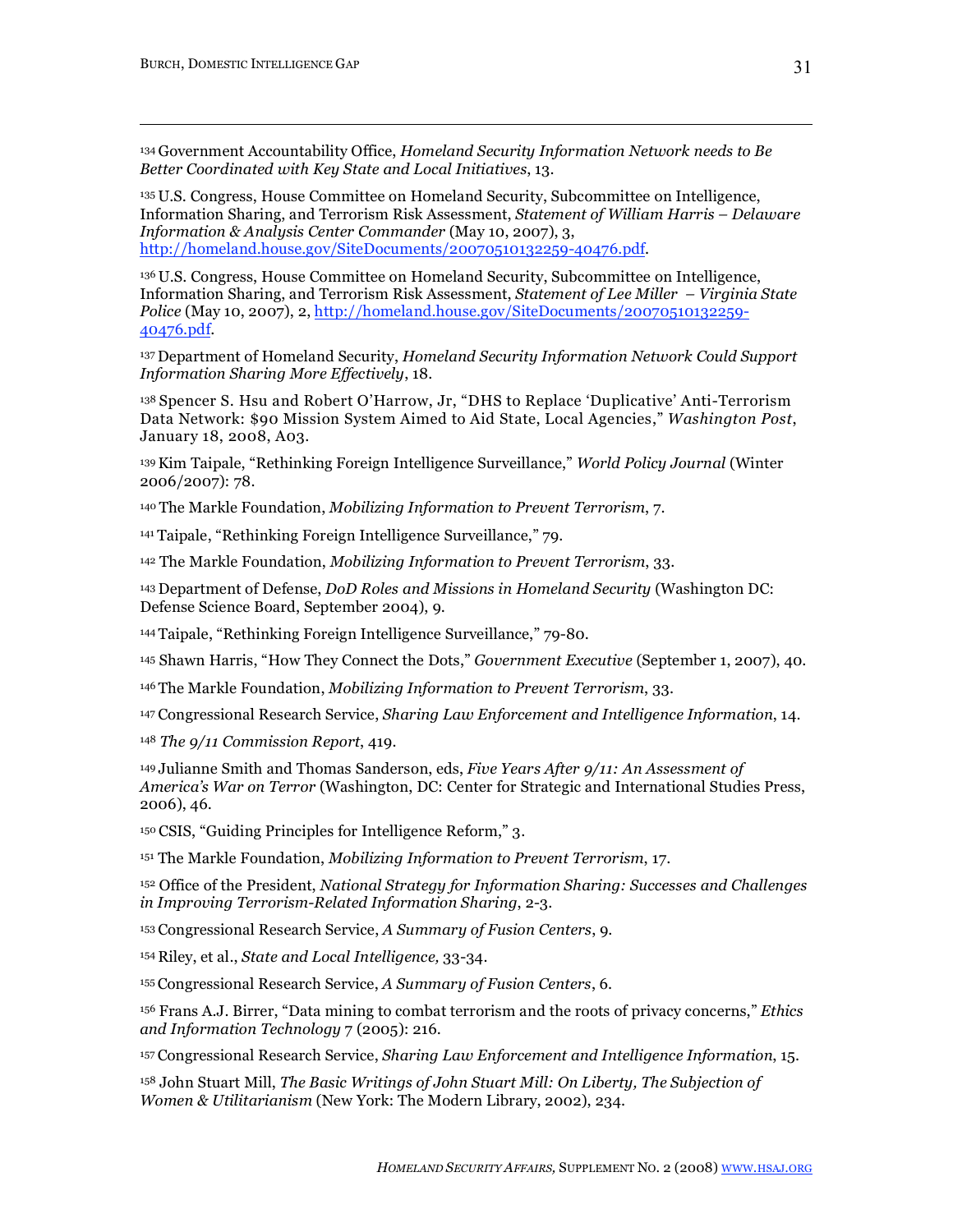<sup>159</sup> Joan Magretta and Nan Stone, *What Management Is: How It Works and Why It's Everyone's Business* (New York: The Free Press, 2002), 23.

<sup>160</sup> Biddle, "American Grand Strategy After 9/11," 28.

161 Michael B. Donley, "Reading Strategy Between the Lines," *Journal of Homeland Security* (August 2002): 1-2;

http://www.homelandsecurity.org/newjournal/Commentary/displayCommentary2.asp? commentary=18.

<sup>162</sup> Homeland Security Council, *National Strategy for Homeland Security* (Washington DC: GPO, October 2007), 22.

<sup>163</sup> Office of the President, *National Strategy for Information Sharing: Successes and Challenges in Improving Terrorism-Related Information* Sharing, 7.

<sup>164</sup> Smith and Sanderson, *Five Years After 9/11*, 16.

165 CSIS, "Guiding Principals for Intelligence Reform," 2.

166 Deborah G. Barger, "It Is Time to Transform, Not Reform, U.S. Intelligence," *SIAS Review* 24, no.1 (Winter 2004): 24.

<sup>167</sup> Smith and Sanderson, *Five Years After 9/11,* 19.

168 U.S. Congress, Senate, *Uniting and Strengthening America by Providing Appropriate Tools Required to Intercept and Obstruct Terrorism Act of 2001* (USA PATRIOT Act), Public Law 107- 56 (Washington DC: GPO, October 26, 2001), 278, http://fl1.findlaw.com/news.findlaw.com/cnn/docs/terrorism/hr3162.pdf. See Section 203.

169 Barger, "It Is Time to Transform," 29.

<sup>170</sup> Riley, et al., *State and Local Intelligence,* 33.

171 Ibid., 23.

<sup>172</sup> James Jay Carafano, "Six Years After 9/11: Are We Safe Yet?" *The Heritage Foundation: Backgrounder* 1609 (September 11, 2007):1 http://www.heritage.org/Research/HomelandDefense/upload/wm\_1609.pdf.

173 The Murphy Commission, *The Organization of Intelligence,* 91.

174 Smith and Sanderson, *Five Years After 9/11*, 2.

<sup>175</sup> *The 9/11 Commission Report*, 396.

<sup>176</sup> Ronald D. Utt, "How Congressional Earmarks and Pork-Barrel Spending Undermine State and Local Decisionmaking," *The Heritage Foundation: Backgrounder* 1266 (June 2, 1999): 1, http://www.heritage.org/Research/Budget/upload/18432\_1.pdf.

177Citizens Against Government Waste (CAGW), *2006 Congressional Pig Book Summary* (Washington DC: CAGW, 2006), 1, http://www.cagw.org/site/DocServer/ 2006PigBookSummary.pdf?docID=1541

178GAO, *Homeland Security: Challenges and Strategies in Addressing Short and Long-Term National Needs*, 11.

<sup>179</sup> Barger, "It Is Time to Transform,"27.

<sup>180</sup> Smith and Sanderson, *Five Years After 9/11*, 21.

181CSIS, "Guiding Principals for Intelligence Reform," 1.

<sup>182</sup> Carafano, "Six Years After 9/11: Are We Safe Yet?"3.

183 Smith and Sanderson, *Five Years After 9/11*, 43.